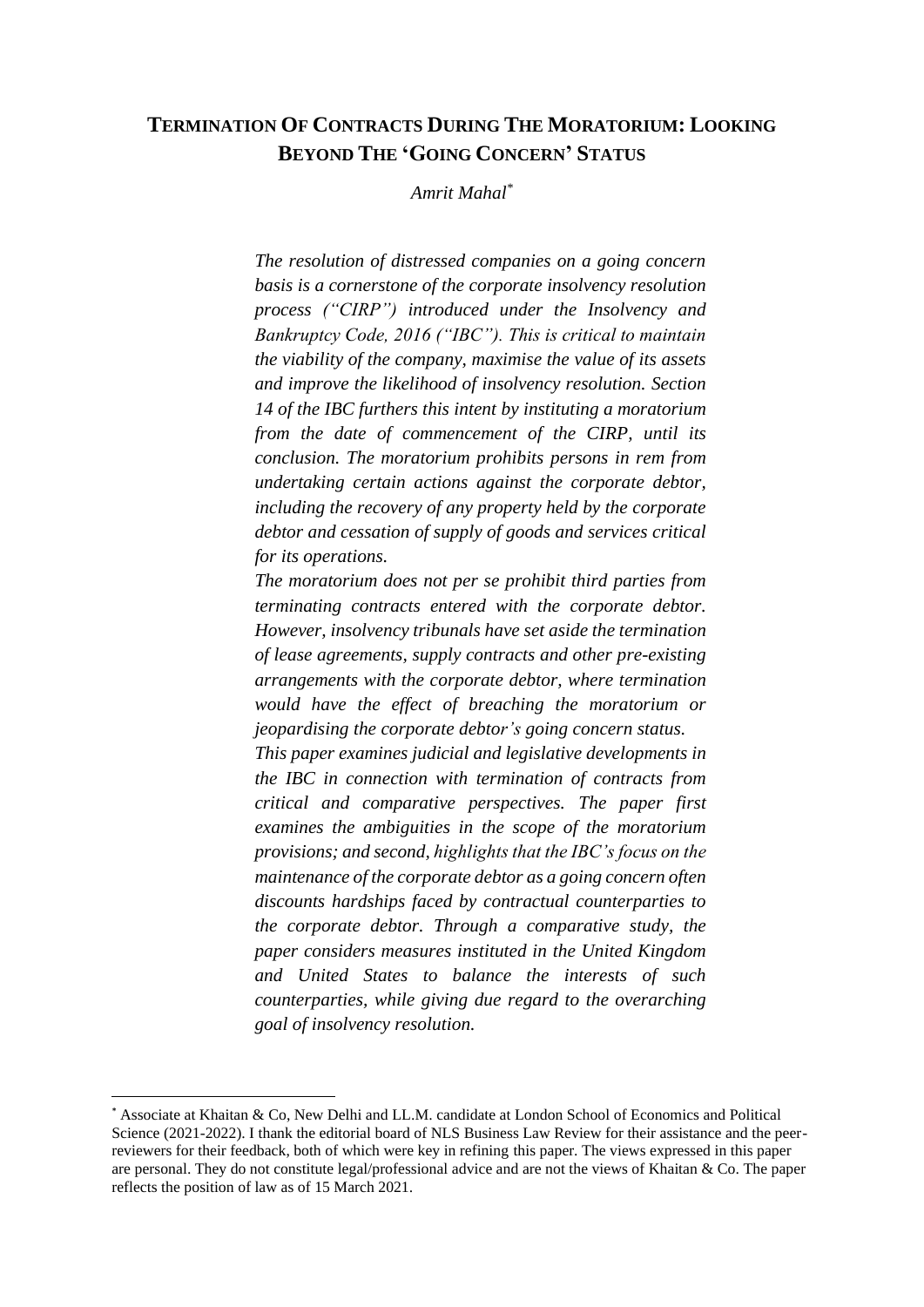<span id="page-1-0"></span>

|                                         | 154 |
|-----------------------------------------|-----|
| II. THE BAR ON RECOVERY OF PROPERTY     | 156 |
|                                         | 156 |
| B. Licenses and Contractual Rights in   |     |
|                                         | 158 |
|                                         | 159 |
| III. SUPPLY OF CRITICAL GOODS AND       |     |
|                                         | 162 |
| A. Ambiguities in the amendment         | 163 |
| B. Absence of assurance of payment      | 163 |
| C. Exceptions to continuation of supply | 165 |

| IV. EXPANDING THE SCOPE OF THE        |     |
|---------------------------------------|-----|
|                                       | 165 |
|                                       |     |
|                                       |     |
| V. PAYMENT OF DUES ARISING DURING THE |     |
|                                       | 171 |
|                                       |     |
|                                       |     |

## **I. INTRODUCTION**

As businesses struggle with the impact of the COVID-19 crisis on their operations and revenue streams, there has been renewed focus on assessing the risk of financial distress and insolvency. The risk of insolvency is, however, neither a novel concept nor a remote one in the business world. To safeguard against this risk, parties to a contract typically incorporate *ipso facto* clauses in the agreement. These clauses allow a contracting party to terminate the agreement, suspend further credit or enforce other contractual remedies if the counterparty is faced with insolvency or other similar proceedings.

However, the right to suspend or terminate the contract may not be available to a contracting party, even if it is contractually stipulated through an *ipso facto* clause, where the counterparty is admitted into the corporate insolvency resolution process ("**CIRP**") under Insolvency and Bankruptcy Code, 2016 ("**IBC**"). This is pursuant to the moratorium provision set out under Section 14 of the IBC, which bars third parties from *inter alia*, (a) recovering any property occupied by or in possession of the debtor company (called the "**corporate**  debtor");<sup>895</sup> and (b) terminating, interrupting or suspending supply of critical goods and services to the corporate debtor, during the CIRP.<sup>896</sup> These restrictions facilitate a key objective of the IBC – to maintain the corporate debtor as a going concern during the CIRP, in order to maximise the value of its assets<sup>897</sup> and obtain better realisation from interested buyers.

 $895$  Insolvency and Bankruptcy Code 2016 (IBC), s 14(1)(d).

<sup>896</sup> IBC, ss 14(2) and 14(2A).

<sup>897</sup> IBC, Preamble.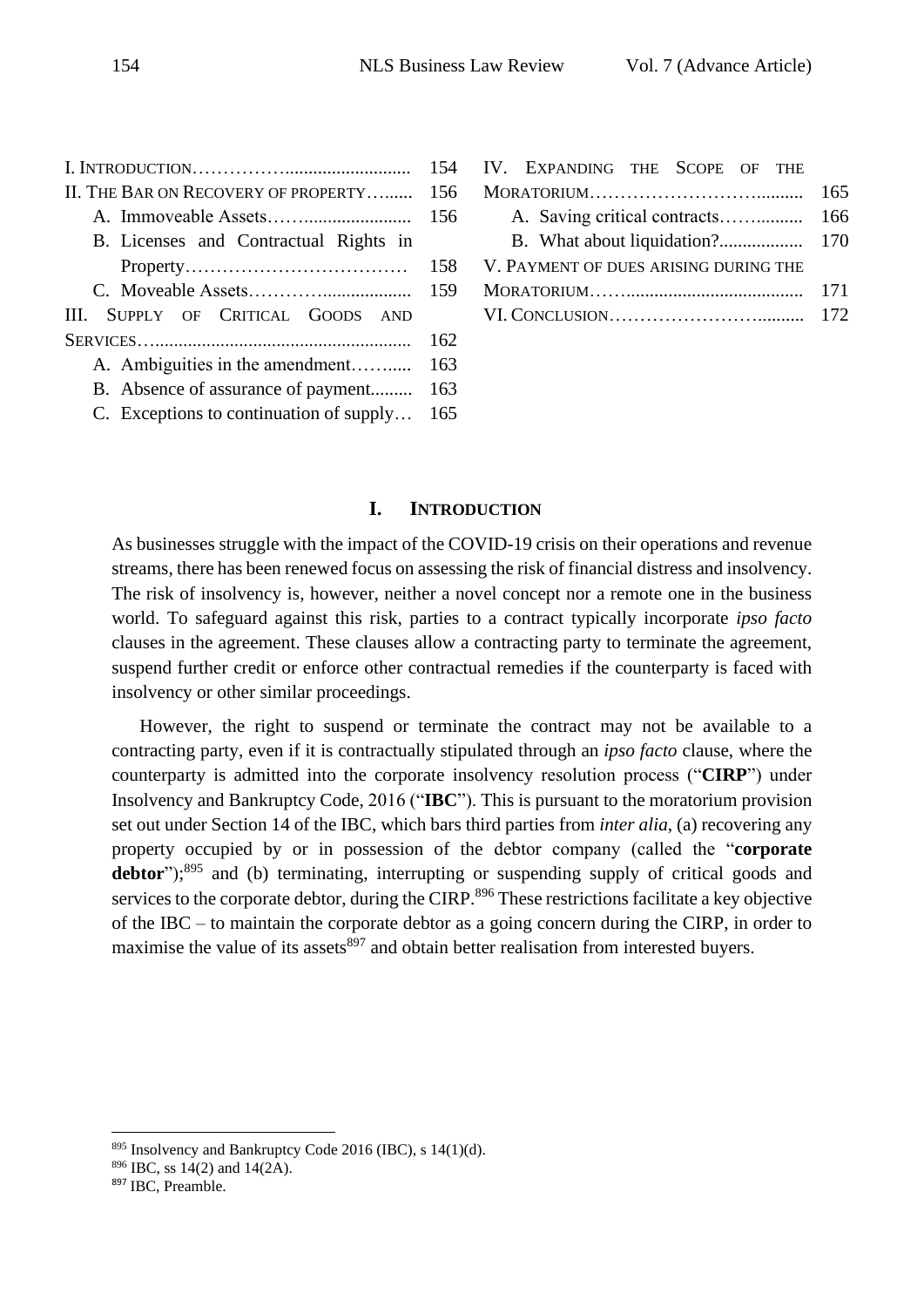Notably, the moratorium provisions do not expressly bar the termination of contracts, which suggests that third parties may terminate contracts with debtors during the moratorium. <sup>898</sup> However, where termination of the contract has the *effect* of either triggering the moratorium provisions mentioned above or preventing the corporate debtor from continuing as a going concern, insolvency tribunals have set aside the termination of contracts.<sup>899</sup> In the fast-evolving landscape of the IBC, the moratorium has posed a variety of challenges. While third parties have sought to limit their exposure to companies admitted into CIRP, insolvency resolution professionals ("**RP**")<sup>900</sup> have sought to ensure that the corporate debtor has the requisite assets, goods and services to continue its operations.

This paper attempts to examine recent judicial and legislative developments under the IBC in this domain from a critical and comparative lens.<sup>901</sup> From a critical perspective, the paper *first*, examines the ambiguities in the scope of the moratorium provisions. *Second*, the paper argues that the narrow focus on the maintenance of the corporate debtor as a going concern under the IBC, both in legislation and judicial interpretation, discounts the hardships faced by contractual counterparties to the corporate debtor. Through a comparative study, the paper draws on measures instituted in the United Kingdom ("**UK**") and the United States of America ("**United States**") to balance the interests of such counterparties, without diminishing the overarching goal of insolvency resolution.

Redressal of these lacunae in the IBC is crucial, more so in the COVID-19 era, where economic data signals a steep contraction of the Indian economy.<sup>902</sup> In these extraordinary times, compelling cash-strapped businesses to perform contracts with companies under CIRP can have lasting detrimental effects on commercial operations – especially for small businesses. This makes an exploration of statutory safeguards for protection of such contractual counterparties a worthwhile endeavour. Added to this is the IBC's aspiration to balance the interests of *all* stakeholders in the insolvency resolution process, which further fuels the spirit of this venture. 903

<sup>898</sup> See, for instance, *In the matter of Gujrat NRE Coke Limited* CP (IB) No 326/KB/2017 (NCLT Kolkata, 22 August 2017) where the insolvency tribunal allowed the termination of a contract for maintenance of certain windmills during the moratorium, due to failure of the corporate debtor to pay outstanding dues under the contract. <sup>899</sup> See, for instance, *Pepsico India Holdings Pvt Ltd v. Mr V Nagarajan* CP/564 (IB)/CB/2017 (NCLT Chennai, 28 May 2019); *Srei Infrastructure Finance Ltd v. Sundresh Bhatt* Company Appeal (AT) (Insolvency) No 781 of 2018 (NCLAT, 31 July 2019)*.*

<sup>900</sup> The resolution professional is a qualified insolvency professional appointed by the 'committee of creditors' constituted under the IBC. The resolution professional administers the CIRP and manages the operations of the corporate debtor until the CIRP is concluded.

<sup>&</sup>lt;sup>901</sup> The scope of this paper has been limited to examination of contracts executed between the corporate debtor and non-government counterparties. Contracts with central/state governments or government authorities have not been discussed.

<sup>902</sup> National Statistical Office, Ministry of Statistics & Programme Implementation, 'Press Note On Second Advance Estimates Of National Income 2020-21 And Quarterly Estimates Of Gross Domestic Product For The Third Quarter (Q3) Of 2020-21' (2021) paras 5-8 [<http://mospi.nic.in/sites/default/files/press\\_release/PRESS%20NOTE%20SAE%2026-02-2021.pdf>](http://mospi.nic.in/sites/default/files/press_release/PRESS%20NOTE%20SAE%2026-02-2021.pdf) accessed 15 March 2021.

<sup>903</sup> IBC, Preamble.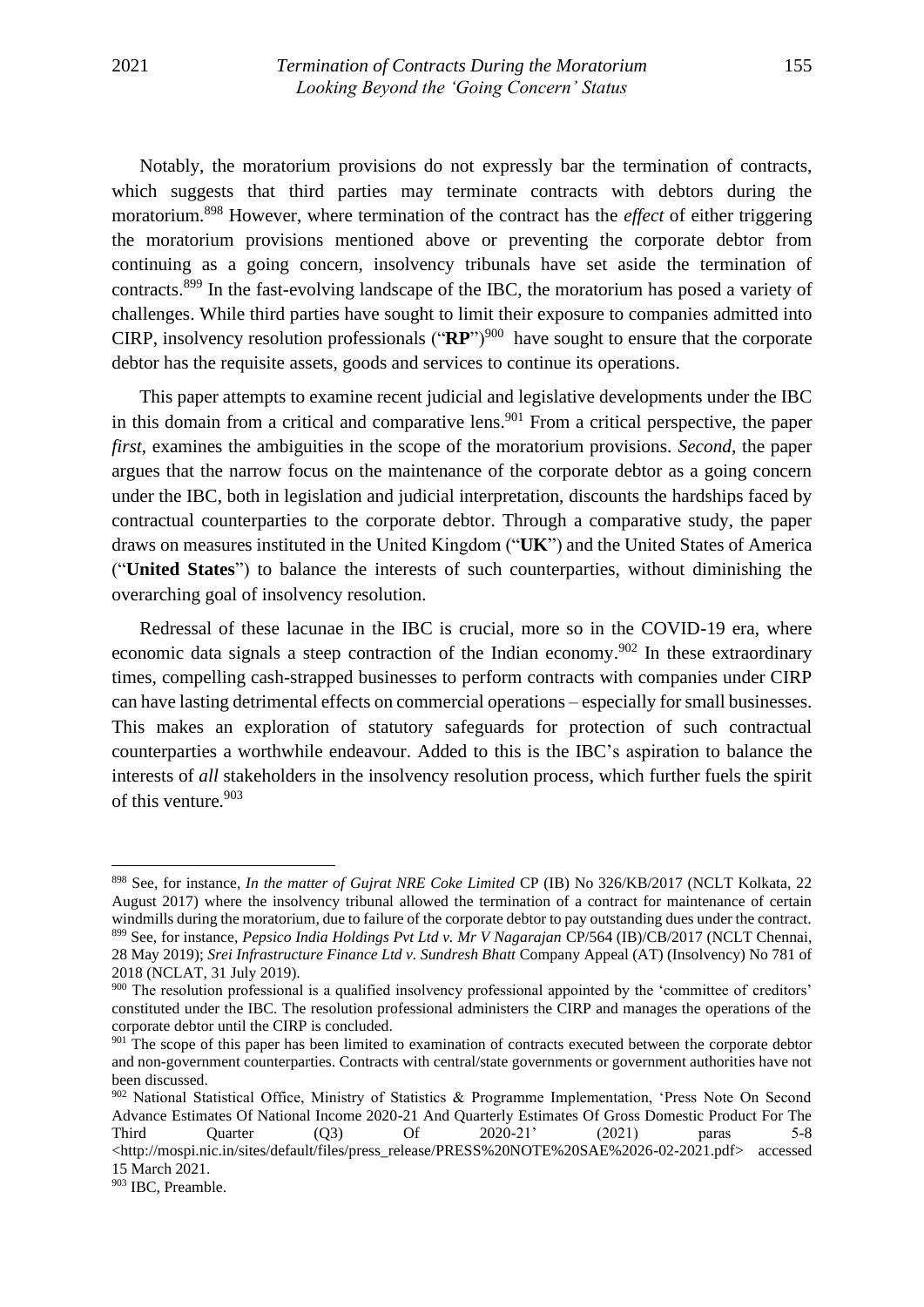In this setting, section II of the paper undertakes a critical review of key caselaw dealing with termination of different kinds of contracts during the CIRP, including lease agreements and supply contracts. Section III deals with the introduction of Section 14(2A) in the IBC, which has empowered RPs to prevent termination of supply of goods and services which are in their view, "critical" to manage the operations of the corporate debtor as a going concern. Section IV comments on the recent trend in judicial decision-making, where courts and tribunals have prohibited the termination of contracts relying on the preamble and overarching goal of the IBC, rather than the express moratorium provisions. In each of these sections, the paper argues that the IBC moves in the right direction by protecting the interests of the corporate debtor, but falls short of addressing concerns of contractual counterparties to the corporate debtor. Section V briefly discusses jurisprudence on the payment of dues to counterparties compelled to continue contracts during CIRP and the section VI concludes the paper.

## **II. THE BAR ON RECOVERY OF PROPERTY**

<span id="page-3-0"></span>Section 14(1)(d) of the IBC prohibits the "*recovery of any property by an owner or lessor where such property is occupied by or in the possession of the corporate debtor.*" The provision is aimed at preventing owners and lessors from recovering "any property" from the corporate debtor from the date of commencement of CIRP until its formal conclusion. This includes both immovable property like land and building as well as moveable property like goods and equipment. Given the wide breadth of this provision, third parties have faced resistance from both RPs and insolvency tribunals where the termination of a contract is intertwined with the recovery of property held by the corporate debtor.

This section focuses on key caselaw under the IBC on the termination of three types of contracts during the moratorium: (a) contracts dealing with immoveable property, (b) contracts vesting a license or right in respect of property in the corporate debtor, and (c) contracts dealing with moveable property. Through this discussion, the paper seeks to achieve a two-fold objective. *First*, an examination of this caselaw gives insight into judicial trends under the IBC in this domain and offers a review of evolving literature. *Second* and more crucially, the paper relies on the caselaw to critically examine Section 14(1)(d) of the IBC. To this end, sub-sections A and B examine judicial interpretation of Section 14(1)(d) and discuss the implications of a significant Supreme Court ruling on this provision. Sub-section C highlights that the current form of Section 14(1)(d) suffers from certain critical lacunae, much to the detriment of contractual counterparties to the corporate debtor.

### <span id="page-3-1"></span>**A. Immoveable assets**

The express language of Section  $14(1)(d)$  prohibits the recovery of any property in the possession of the corporate debtor by a "lessor". Given the express bar on recovery by lessors, insolvency tribunals have unwaveringly barred the termination of lease agreements executed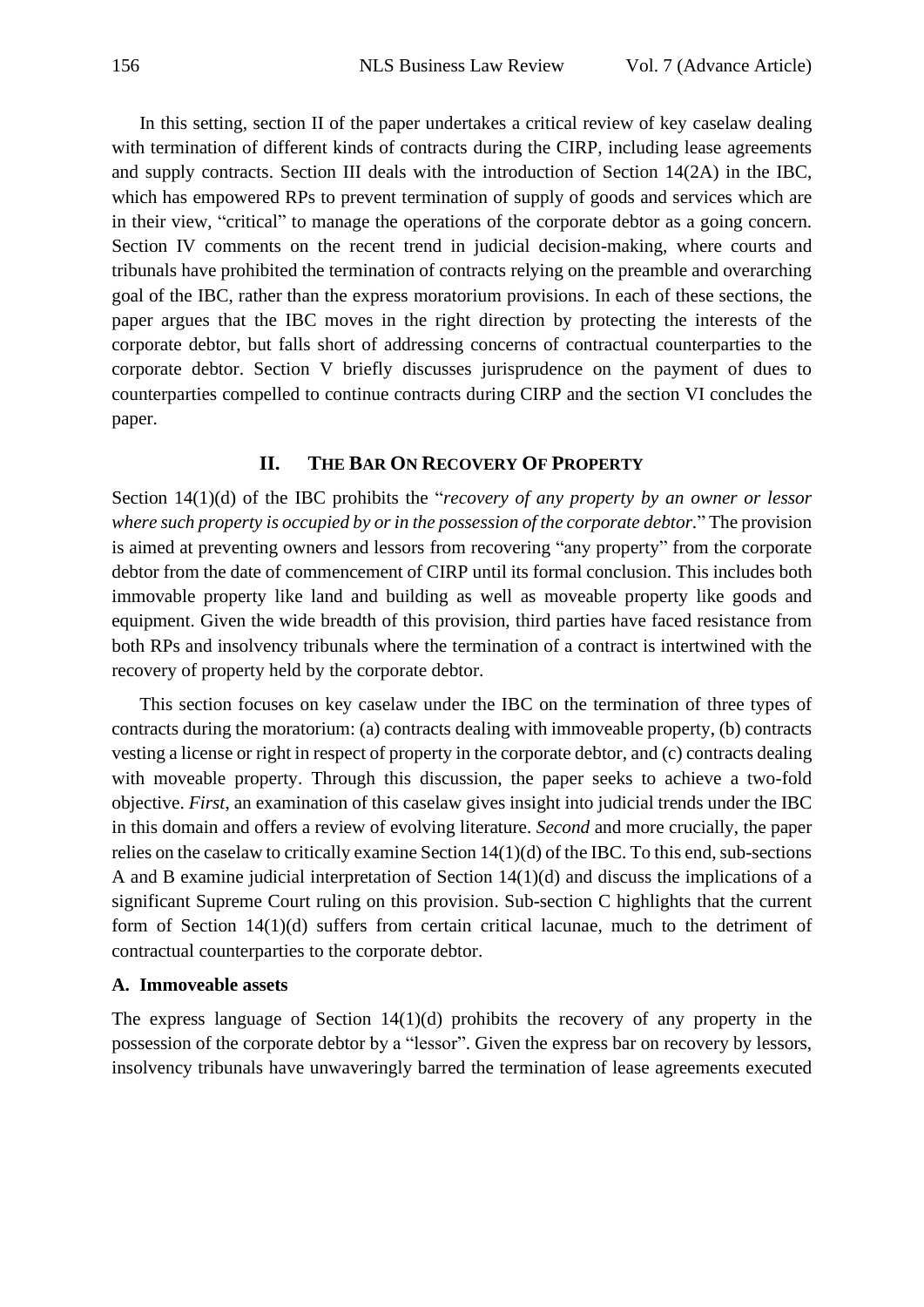with the corporate debtor – holding such termination to be in clear violation of the moratorium. 904

Outside of lease agreements, the Supreme Court has discussed the scope of Section 14(1)(d) in the context of immoveable property in *Rajendra Bhutta*. <sup>905</sup> Here, the court was dealing with the termination of a land development agreement, pursuant to which the Maharashtra Housing and Area Development Authority ("**MHADA**") had granted the corporate debtor license to undertake development of certain land owned by the MHADA. The termination of this agreement during the moratorium was challenged by the RP. He argued that the termination would have the effect of allowing recovery of the MHADA property granted to the corporate debtor for development activities, in direct violation of the bar on such recovery under Section 14(1)(d). The Supreme Court allowed this appeal and clarified the scope and application of Section 14(1)(d) of the IBC.

It observed that in order to give proper effect to the language of Section 14(1)(d), the word "owner" must be read in conjunction with the expression "occupied by", which refers to property which is *physically* occupied by the corporate debtor. In contrast, the word "lessor" should be read in conjunction with "in possession of". This connotes *legal possession* being held by the corporate debtor and includes both actual possession and constructive possession<sup>906</sup>. Thus interpreted, Section 14(1)(d) bars an "owner" from recovering property when the corporate debtor is in physical occupation of such property, whereas "lessors" are barred from recovering property regardless of whether the debtor has physical or constructive possession under the lease agreement.

This view suggests that where a contract pertains to ownership of moveable property (such as goods and equipment) or immoveable property outside the context of a lease, the court would simply examine whether the corporate debtor is in physical occupation of such property. In contrast, where the termination pertains to a lease agreement, the court will test whether the corporate debtor would be deprived of actual possession over the property, or constructive possession vested in it pursuant to the lease agreement.<sup>907</sup> In the case before the Supreme Court, the development agreement was not in the nature of a lease. The court held that agreement vested the corporate debtor with a license to enter upon the property with a view to develop the property and undertake all actions thereon, and after such entry, the property had been physically occupied by it. Hence, the restriction under Section 14(1)(d) was attracted and MHADA was not entitled to terminate the development agreement.

<sup>904</sup> *Navbharat Castings LLP v. Moser Baer India Ltd & Anr* Company Appeal (AT) (Insolvency) No 323 of 2018 (NCLAT, 30 July 2018); *Raj Builders v. Raj Oil Mills Limited* Company Appeal (AT) (Insolvency) No 304 of 2018 (NCLAT, 8 August 2018); *Srei Infrastructure Finance Ltd* (n 6).

<sup>905</sup> *Rajendra K Bhutta v. Maharashtra Housing and Area Development Authority and Anr* Civil Appeal No 12248 of 2018 (Supreme Court, 19 February 2020).

<sup>906</sup> Where, for instance, the right to exclusive possession has been granted contractually but has not been exercised. <sup>907</sup> See also, *Embassy Property Developments Pvt Ltd v. State of Karnataka & Ors* Civil Appeal No 9170 of 2019 (Supreme Court, 3 December 2019) where the Supreme Court observed that Section 14(1)(d) will not be applicable to the termination of a mining lease which granted the corporate debtor the right to mine, excavate and recover iron ore over certain area of land, but did not grant exclusive possession over said land.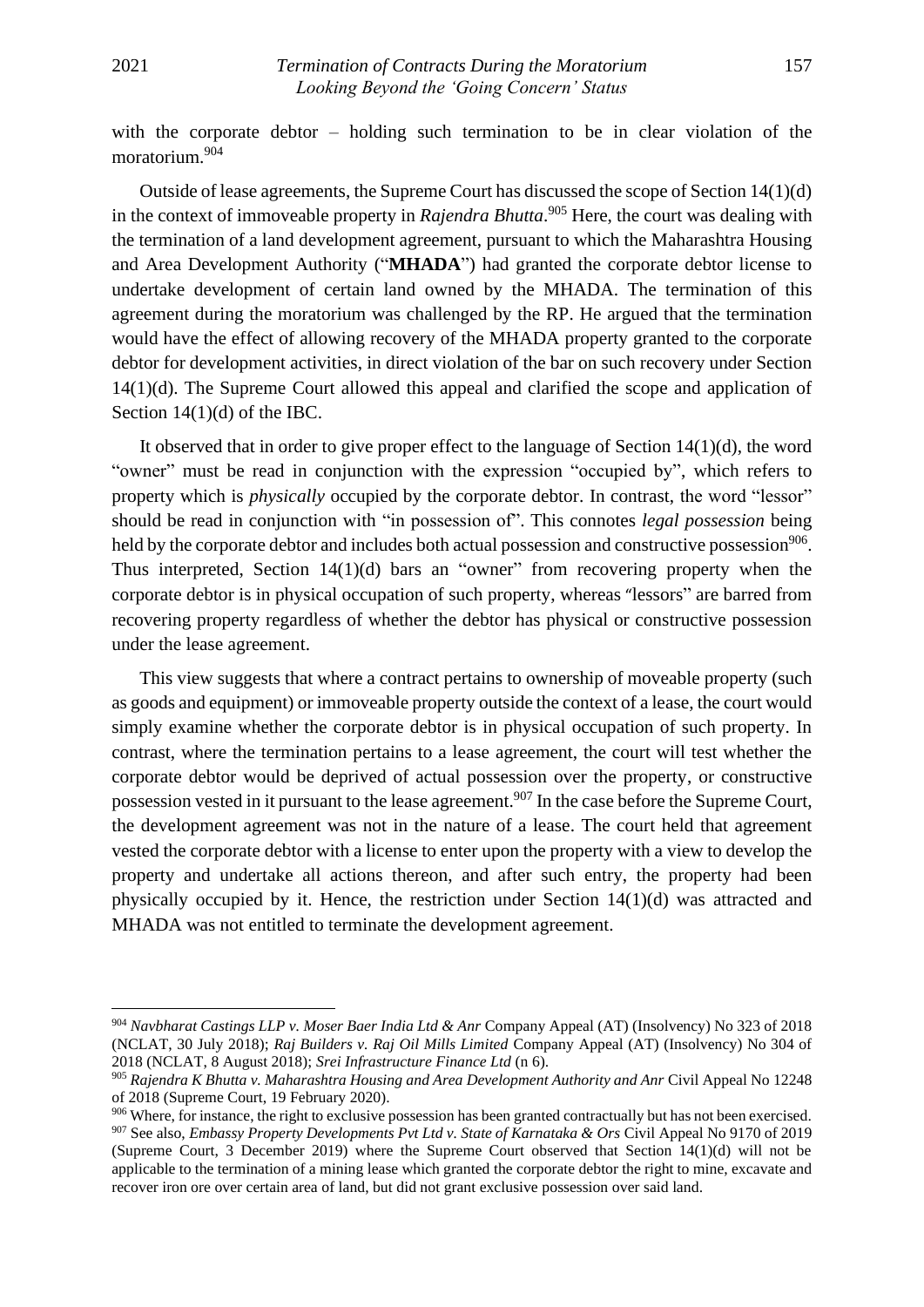### <span id="page-5-0"></span>**B. Licenses and Contractual Rights in Property**

The decision of the Supreme Court in *Rajendra Bhutta* appears to settle another hotly contested issue under the IBC – the reliance on Section  $14(1)(d)$  to prevent the termination of licenses and usage rights which are vested in the corporate debtor in respect of a property. Notably, the IBC gives a non-exhaustive definition to the term "property" and includes within its scope both tangible property such as money, land and moveable property, as well as intangible "interest" arising in or incidental to any such property.<sup>908</sup> Given this definition, National Company Law Tribunals ("**NCLTs**") have held that the bar on recovery of "property" under Section 14(1)(d) will also prohibit third parties from depriving the corporate debtor of intangible interest granted to it in the form of licenses or usage rights in relation to a property. 909

In *Rajendra Bhutta*, the court was presented with the argument that the license to enter the property created an "interest" in the land in favour of the corporate debtor, which would be covered within the ambit of "property" under Section 14(1)(d). The termination of the development agreement would therefore deprive the corporate debtor of "property" currently in its possession. However, the Supreme Court considered the question of grant of any "interest" in the property irrelevant to the facts of the case. It reiterated that Section  $14(1)(d)$ speaks of recovery of property which is "occupied" by the corporate debtor i.e., property in physical possession of the corporate debtor and does not refer to any "right or interest" in the property.

While the court did not elaborate on this issue, the court's reasoning suggests that the wide definition of the term "property" under the IBC is curtailed by the context in which the term is used in Section  $14(1)(d)$ . Since the provision only refers to property which is "occupied" by the corporate debtor or is in its "possession" pursuant to a lease, parties cannot rely on Section  $14(1)(d)$  to argue against deprivation of intangible "interest" in a property.<sup>910</sup> It therefore stands to reason that third parties are *not* barred from terminating licenses or agreements granting specific rights in respect of a particular property to the corporate debtor during the moratorium. This view does not however apply to licenses or rights granted by government authorities, which are separately dealt with under the IBC<sup>911</sup> and fall outside the scope of this paper.

<sup>908</sup> IBC, s 3(27).

<sup>909</sup> *Vasudevan v. State of Karnataka and Others* CP/39/2018 (NCLT Chennai, 3 May 2019) where the tribunal set aside the termination of a mining lease for iron ore, since the sole business of the corporate debtor was the right granted to mine iron ore; *Pepsico India Holdings* (n 6) where the termination of an exclusive manufacturing agreement with the corporate debtor by Pepsico India was set aside *inter alia*, on the ground that the termination would deprive the corporate debtor of "interest" granted to it over trademarks and designs of Pepsico India; *Vijaykumar V Iyer v. Union of India* CP (IB)-298/(MB)/2018 (NCLT Mumbai, 27 November 2019) where it was held that the Department of Telecommunication cannot terminate the telecom license granted to Aircel Limited during the CIRP, since the license is intrinsic to Aircel's telecommunication business and its recovery would be in violation of the moratorium under Section 14(1)(d).

<sup>&</sup>lt;sup>910</sup> Except in case of interest granted by way of constructive possession under a lease agreement since the Supreme Court has included constructive possession within the scope of "possession" under Section 14(1)(d).

<sup>&</sup>lt;sup>911</sup> See, explanation to Section  $14(1)$  of the IBC which prohibits the central, state and local government, and any other authority constituted under law from terminating licenses, permissions, grants and other rights granted to a corporate debtor on the ground of its insolvency, provided that the corporate debtor has made requisite payments in respect of such rights during the moratorium.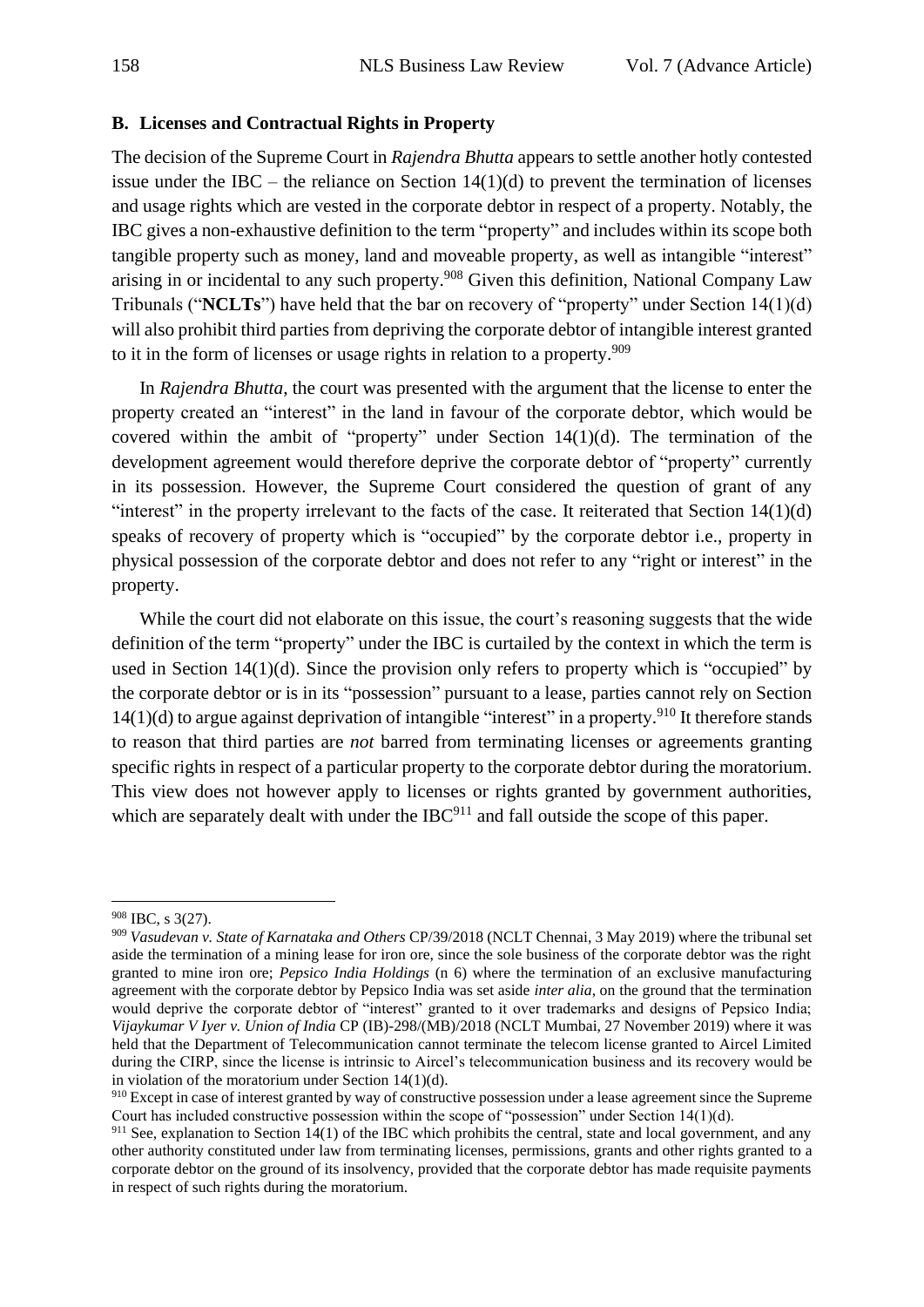#### <span id="page-6-0"></span>**C. Moveable Assets**

The contours of the moratorium under Section 14(1)(d) as set out in the *Rajendra Bhutta* decision are equally applicable to moveable property. However, prior to the *Rajendra Bhutta* decision, NCLTs have taken conflicting views in relation to the recovery of moveable assets like raw material and equipment from the corporate debtor, during the moratorium. The following paragraphs discuss two decisions, i.e., the orders of NCLT, Chennai in *Pepsico*<sup>912</sup> and NCLT, Chandigarh in *Weather Makers*<sup>913</sup> to illustrate this conflict. Though this discussion, the paper identifies key lacunae in Section 14(1)(d) and considers feasible recommendations to address these shortcomings.

In *Pepsico*, the NCLT dealt with the termination of a manufacturing contract and recovery of certain equipment provided to the corporate debtor by Pepsico India Holdings Private Limited ("**Pepsico**"). Incidentally, the sole business of the corporate debtor was manufacturing, processing and packaging of goods for Pepsico, which were further distributed under certain trademarks licensed by Pepsico to the corporate debtor. The tribunal noted that the legislative notes to Section 14 explain that the moratorium is instituted to ensure that the corporate debtor is able to operate as a going concern during the CIRP and therefore, any action which frustrates the resolution process is prohibited under the IBC. Thus, Section 14 will require "*a contextual and purposive interpretation*" to give effect to the legislative intent. Since the business of the corporate debtor had an intrinsic link with the manufacturing contract terminated by Pepsico, the termination of the contract would effectively frustrate the CIRP since no buyers would submit a resolution plan to rescue the company.<sup>914</sup> Pepsico was barred from terminating the contract and recovering the equipment supplied to the corporate debtor. On appeal, the National Company Law Appellate Tribunal ("NCLAT") reaffirmed this view.<sup>915</sup> The NCLAT order however warrants a separate examination and has been analysed in greater depth in section IV.

In contrast to *Pepsico*,<sup>916</sup> NCLT Chandigarh allowed suppliers to recover certain raw material and equipment in *Weather Makers*, <sup>917</sup> by carving out an exception to Section 14(1)(d). The NCLT examined the breadth of Section 18(f) of the IBC, which *inter alia* requires the interim RP<sup>918</sup> to take control and custody of assets *owned* by the corporate debtor. Notably, the explanation to the provision states that the term "assets" excludes assets which are owned by a third party, but are in possession of the corporate debtor under trust or contractual arrangements. The NCLT held that there was a "*fine distinction*" between the areas of operation of Sections 14 and 18 of the IBC – while the moratorium provision under Section  $14(1)(d)$ covered a wide range of "property" and provided for the general rule barring recovery from the

<sup>912</sup> *Pepsico India Holdings* (n 6).

<sup>913</sup> *Weather Makers Pvt Ltd and Ors v. Parabolic Drugs Ltd and Ors* CP (IB) No 102/Chd/CHD/2018 (NCLT Chandigarh, 26 April 2019, 26 July 2019 and 11 September 2019).

<sup>914</sup> See also, *Vasudevan* (n 16); *Vijaykumar V Iyer* (n 16).

<sup>915</sup>*Pepsico India Holdings Pvt Ltd v. V Nagarajan, Resolution Professional of Oceanic Tropical Fruits Pvt. Ltd.* Company Appeal (AT) Insolvency No. 686 of 2019 (NCLAT, 13 November 2019). <sup>916</sup> Ibid.

<sup>917</sup> *Weather Makers Pvt Ltd* (n 20).

<sup>&</sup>lt;sup>918</sup> The interim RP is the insolvency professional appointed by the NCLT upon the commencement of CIRP to manage the operations of the corporate debtor and the CIRP. The interim RP forms the committee of creditors, which replaces the interim RP with the RP.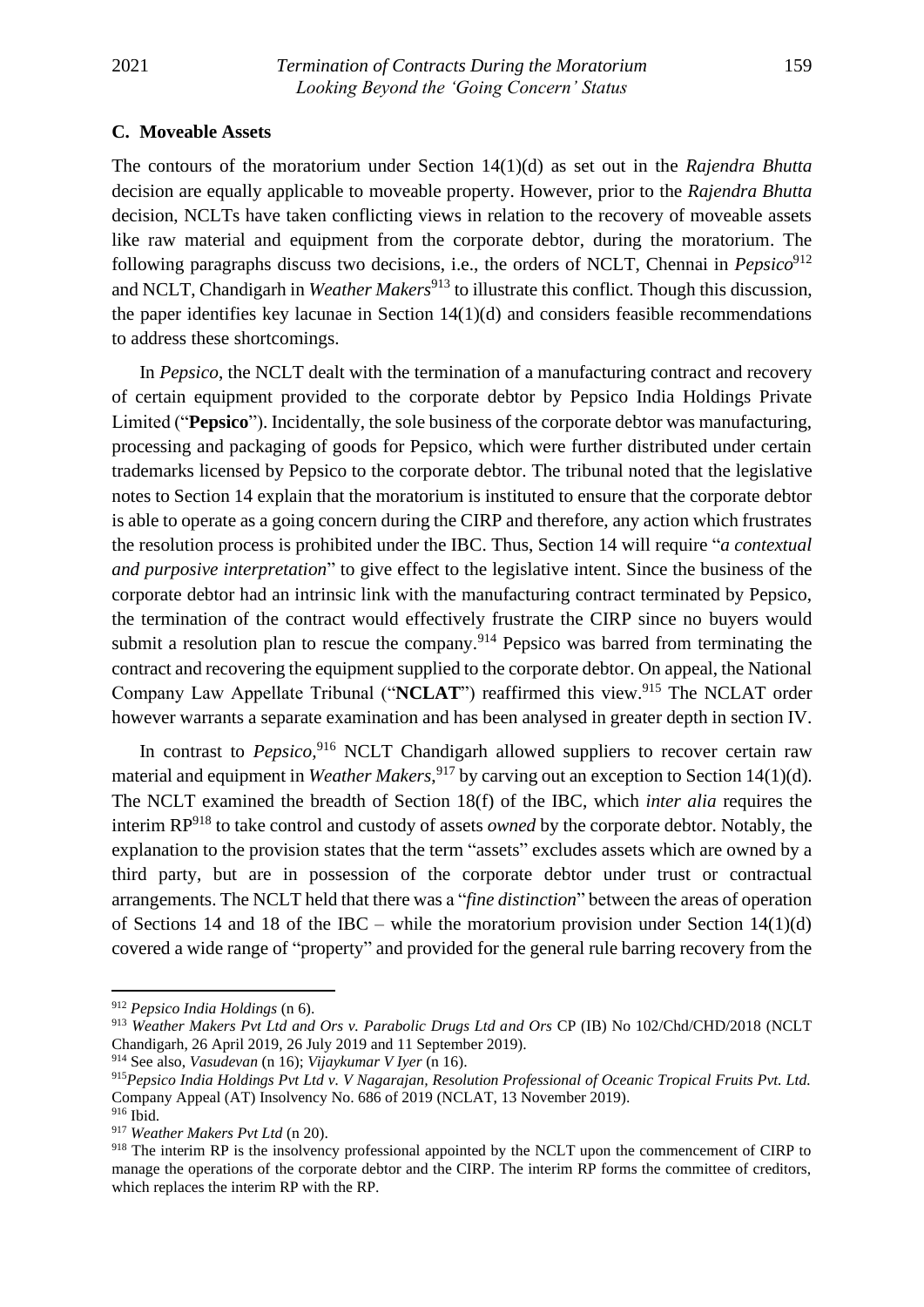corporate debtor, a narrower exception to this rule was later carved out in the explanation to Section 18, with the effect that the RP does not have control over assets held by the corporate debtor under trust or contractual arrangements. These assets are therefore exempt from the moratorium provision. Since both the raw material and the equipment were not owned by the corporate debtor but were provided to it under contractual arrangements, they would fall within the exception to the moratorium carved out under Section 18 of the IBC. This decision was reaffirmed by the NCLAT.<sup>919</sup>

The approach adopted by the NCLT in *Weather Makers*<sup>920</sup> highlights that as Section 14(1)(d) currently stands, there is no exception to the bar on recovery of assets within the provision itself. While the NCLT's attempt to carve out an exception is laudable, the exception itself runs afoul of the language of the provision and the goal of the moratorium. To begin with, though the NCLT considered the applicability of Section 18 to be "*more appropriate*" to the issue, Section 18 deals with the *duties of the interim RP* and provides the series of actions which the interim RP is required to take upon the initiation of CIRP. Among other actions, the provision requires the RP to collect information regarding assets of the corporate debtor to assess its financial health. Since the assets held by the corporate debtor under trust or contractual arrangements will not be considered in valuing the corporate debtor, the provision provides for a specific exclusion of such assets by the RP. Section 18 thus deals with the assets of the corporate debtor, whereas Section 14(1)(d) deals with assets owned by third parties, which are held by the corporate debtor. Further, neither Section 18 nor the definition of "*assets*" therein makes any reference to the moratorium under Section 14 – calling to question the connection drawn by the NCLT between these provisions. The inapplicability of Section 18 to the moratorium was also highlighted by the Supreme Court in *Rajendra Bhutta,* where it observed that Section 14(1)(d) does not pertain to assets of the corporate debtor and therefore, a reference to Section 18 of the IBC is "*wholly unnecessary*" in deciding the scope of Section 14(1)(d). This view of the Supreme Court would preclude third parties from placing reliance on the rationale in *Weather Makers* to seek recovery of their assets during CIRP.

The second criticism to the exception in *Weather Makers* stems from the language of Section 14, which bars "*recovery of any property by an owner or lessor"*. A plain reading suggests that the provision seeks to prevent owners and lessors, i.e., third parties, from recovering property held by the corporate debtor during the moratorium. Since corporate debtors will usually hold property belonging to a third party under trust or contractual arrangements, the exclusion of such arrangements from the purview of the moratorium renders the exception as wide as the rule itself. Third, the purpose of the moratorium is two-fold – to give the corporate debtor a breathing spell from its troubles by imposing a statutory *status quo* and to facilitate its operation as a going concern.<sup>921</sup> The bar on recovery of assets which are held under contractual arrangements is crucial to achieve this, since the loss of key assets will disrupt the operations of the corporate debtor and plunge its value.

<sup>919</sup> *Orbit Lifesciences Private Limited v. Raj Ralhan, PwC professional Services LLP* Company Appeal (AT) (Insolvency) No 846 of 2019 (NCLAT, 4 February 2020). <sup>920</sup> Ibid*.*

 $921$  Insolvency and Bankruptcy Code Bill, 2015, Notes on Clauses, p. 118, < [https://www.prsindia.org/sites/default/files/bill\\_files/Insolvency\\_and\\_Bankruptcy\\_code,\\_2015.pdf>](https://www.prsindia.org/sites/default/files/bill_files/Insolvency_and_Bankruptcy_code,_2015.pdf) accessed 15 March 2021.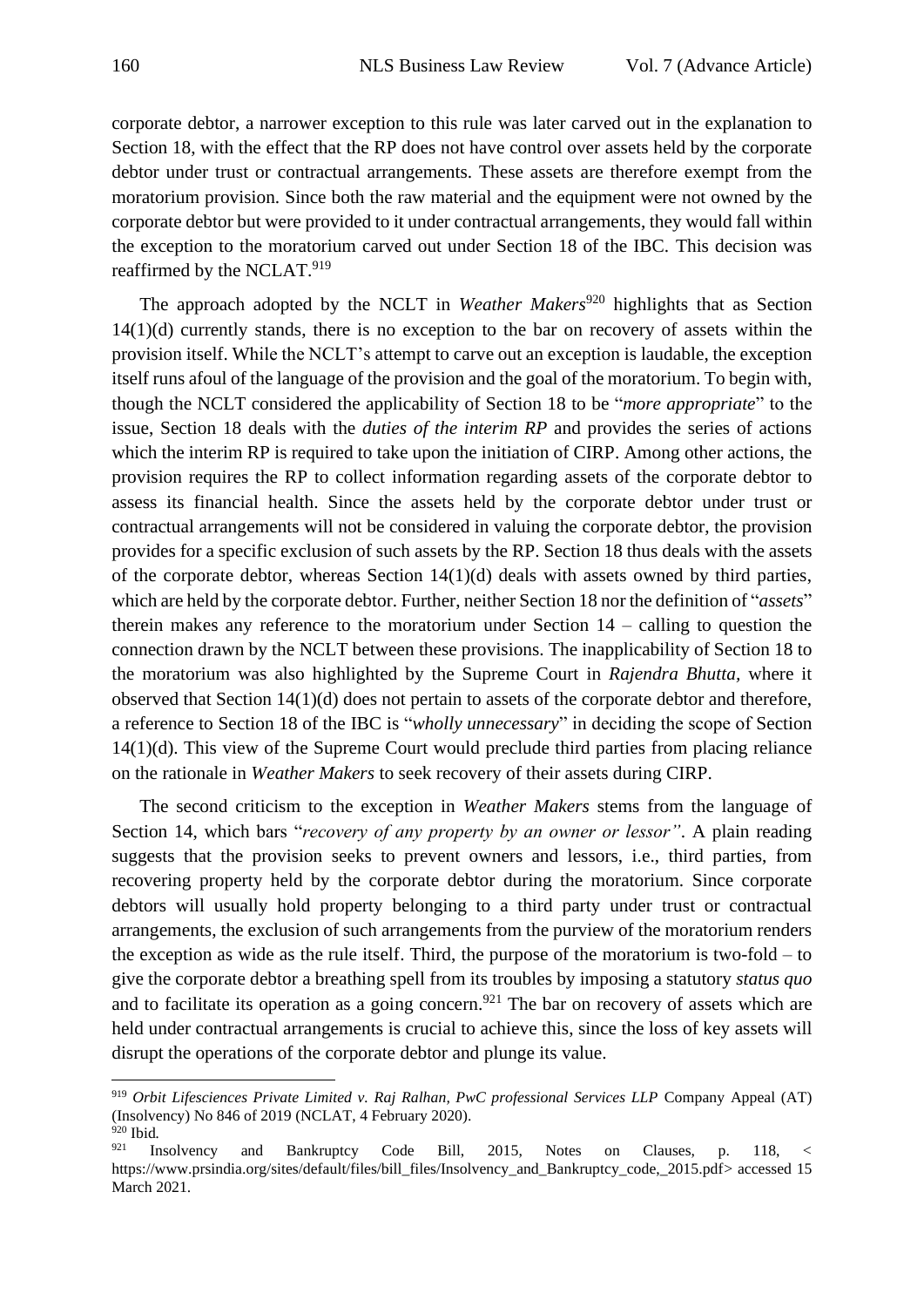Yet, there is merit to the argument that there should be exceptions to the rule barring recovery, albeit not as wide as the exception carved out in *Weather Makers*. At present, Section 14 does not empower the RP to surrender any third party property held by the corporate debtor, even if such property is not required for the operations of the corporate debtor – for instance, where the operations have been downscaled or where the asset is perishable and has no foreseeable use. For third parties, this issue is compounded by the fact that the IBC does not impose any specific obligations on the RP to preserve the assets of third parties and there may be little incentive for the RP to incur incremental expenses in the CIRP for ensuring such maintenance.

Viewed from this perspective, a sweeping ban on the recovery of assets during the moratorium may not always be necessary and instead, may be harmful to owners and lessors. Carving out a suitable exception to the rule under Section  $14(1)(d)$  is critical to ensure that the IBC accounts for interests of such third parties.

Illustratively, the moratorium provisions applicable to administrations<sup>922</sup> in the UK allow for recovery of assets with: (a) the consent of the insolvency representative,  $923$  or (b) the permission of the court.<sup>924</sup> Similarly, bankruptcy law in the United States prevents the insolvency representative from continuing a contract unless defaults in the underlying contract (including payment defaults) are cured or adequate assurance to this end is provided by the insolvency representative.<sup>925</sup> These measures have ensured that third parties have some form of recourse to seek recovery of their assets, or otherwise minimise risk through payment of outstanding dues and performance of contractual obligations by the corporate debtor.

In the Indian context, the model followed in the United States appears less feasible. It will require RPs to cure all defects in the contract in order to seek its continuation. This is a difficult feat to achieve since RPs will *first*, need to raise interim finance from banks or other lenders to cure any payment defaults subsisting under the contract. This will also result in the corporate debtor making out-of-turn payments to select operational creditors with whom it seeks to continue contracts – a significant departure from the current framework under the IBC where all operational creditors receive pay-outs only once the CIRP, or alternatively liquidation, has concluded. *Second*, the RP will need to have suitable manpower, expertise and tools to cure any other non-performance under the contract, such as a breach in the manufacture of contractually stipulated quantities under a production contract.

Instead, the legislative framework in the UK appears more aligned with the Indian regime. In adopting this, the IBC can empower RPs to give consent for recovery of assets, where such recovery would have little bearing on the corporate turnaround. Illustratively, the RP may allow termination of an agreement for lease of equipment where the equipment is neither utilised for

<sup>922</sup> The administration process in the UK is akin to CIRP under the IBC and involves placing the debtor company under the control of an insolvency practitioner to enable revival as a going concern, or liquidation where the sale of the company's assets would achieve better realisation.

 $923$  In this paper, insolvency representative refers to the insolvency practitioner (including one appointed on an interim basis) who supervises the debtor company's activities and is authorised to administer the reorganisation of the debtor in the referenced jurisdiction. The insolvency representative is akin to the RP under IBC.

<sup>924</sup> Insolvency Act 1986, Schedule B1, Paragraph 43.

 $925$  11 U.S.C, Title 11, Bankruptcy Code, s  $365(b)(1)$ .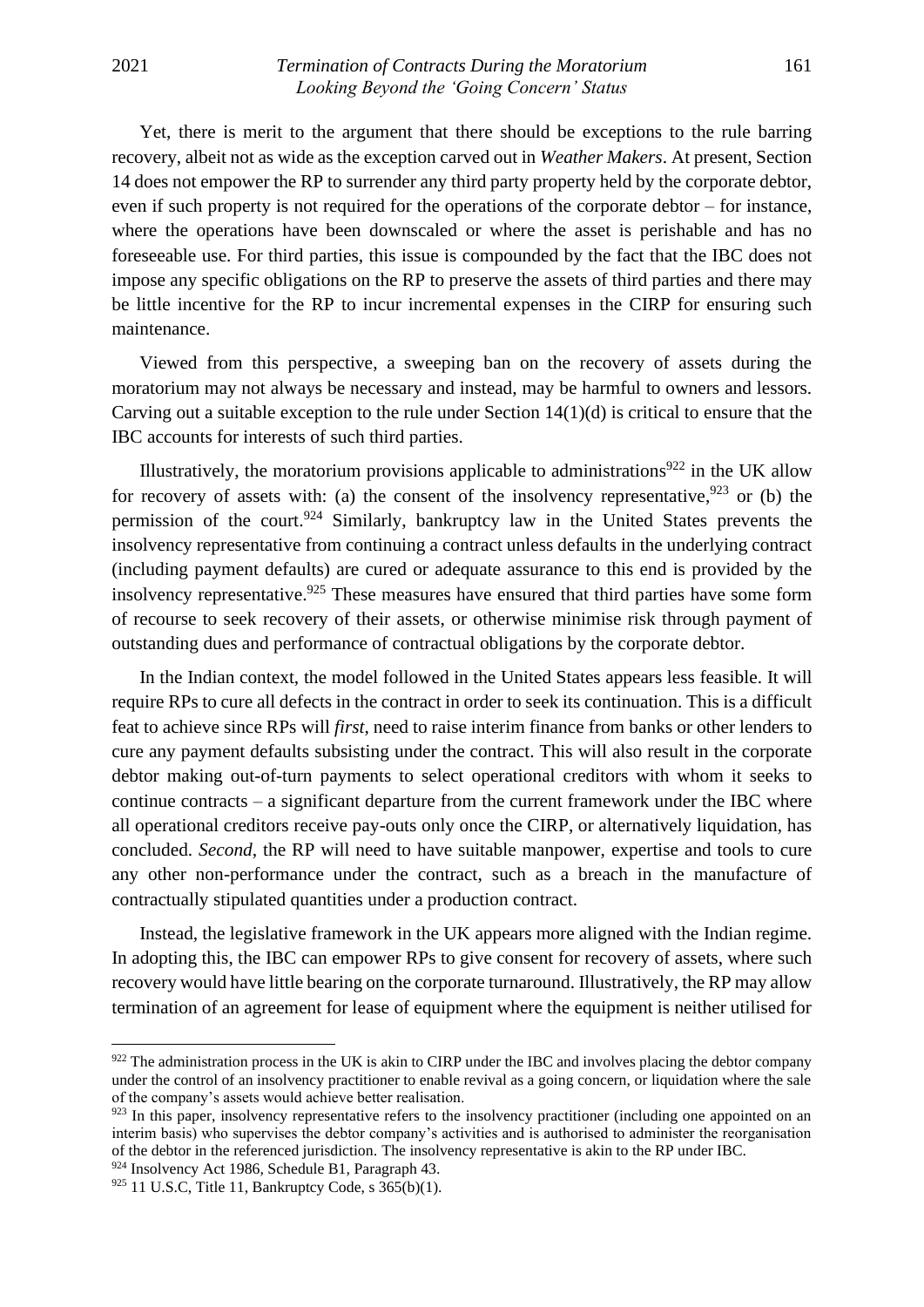the ongoing operations of the corporate debtor nor critical to maximise its value. Alongside, the IBC can provide judicial recourse to third parties, where: (a) the RP is hesitant to permit recovery of a particular asset without the blessing of the insolvency tribunal; or (b) exceptional circumstances support the recovery of property, such as concerns regarding maintenance of the asset or a threat of significant depletion in its value. This will allow insolvency tribunals to give due regard to the interests of the counterparties to the corporate debtor.

## **III. SUPPLY OF CRITICAL GOODS AND SERVICES**

<span id="page-9-0"></span>In addition to the prohibition on the recovery of property under Section  $14(1)(d)$ , third parties are prohibited from terminating, suspending and interrupting the supply of "essential goods and services<sup> $14(2)$ </sup> to the corporate debtor under Section 14(2) of the IBC. The expression "essential goods and services" has been defined narrowly under the Insolvency and Bankruptcy Board of India (Insolvency Resolution Process for Corporate Persons) Regulations 2016 ("**CIRP Regulations**") and refers only to four supplies, namely electricity, water, telecommunication services and information technology services.<sup>927</sup> The four supplies are considered basic requirements for any corporate debtor to remain a going concern and are not meant to be supplied in large quantities to make a commercial profit.<sup>928</sup>

In practice, NCLTs have not only restored the supply of these items to the corporate debtor, but have gone beyond the scope of this provision to order continuation of other supplies which were considered critical to the operations of the corporate debtor.<sup>929</sup> In a report examining issues in implementation of the IBC<sup>930</sup> ("**February Report**"), the Insolvency Law Committee ("**ILC**")<sup>931</sup> noted that insolvency tribunals were being approached by RPs to seek continuation of various goods and services on a case-by-case basis. The ILC concluded that the four specified supplies may not be sufficient to run the corporate debtor as a going concern and other "critical" supplies, such as input supplies, may be required.<sup>932</sup> It also noted that private negotiations with suppliers to continue existing contracts during the CIRP were not always successful, especially where supplies are not easily replaceable and existing suppliers demand "ransom payments" to keep up supply.<sup>933</sup>

The ILC suggested that the IBC be amended to provide flexibility in determination of which goods and services may be considered essential to the operations of the corporate debtor.<sup>934</sup> The introduction Section 14(2A) to the IBC gives legislative effect to this view and allows RPs

 $926$  IBC, s 14(2).

 $927$  To the extent that such supplies are not a direct input to the output produced by the corporate debtor.

<sup>928</sup> Insolvency and Bankruptcy Board of India, *Discussion Paper on Corporate Insolvency Resolution Process*, p. 2 [<https://ibbi.gov.in/uploads/whatsnew/b6be2f41ed8a1b8f4ac1ed2838ac9fcc.pdf>](https://ibbi.gov.in/uploads/whatsnew/b6be2f41ed8a1b8f4ac1ed2838ac9fcc.pdf) accessed 15 March 2021.

<sup>929</sup> For instance, the supply of printing ink, printing plates, printing blankets and solvents has been included in "essential goods and services" where the company was in the business of print media (*Canara Bank v. Deccan Chronicle Holdings Limited* CP No IB/41/7/HDB/2017 (NCLT Hyderabad, 19 July 2017)).

<sup>930</sup> Ministry of Corporate Affairs, *Report of the Insolvency Law Committee* < [http://www.mca.gov.in/Ministry/pdf/ICLReport\\_05032020.pdf>](http://www.mca.gov.in/Ministry/pdf/ICLReport_05032020.pdf) accessed 15 March 2021.

<sup>931</sup> The ILC is a standing committee of experts in the field of insolvency law, appointed by the Ministry of Corporate Affairs, Government of India to act as an advisory body in connection with issues pertaining to the implementation of the IBC.

<sup>932</sup> Ibid 38. <sup>933</sup> Ibid.

<sup>934</sup> *Report of the Insolvency Law Committee* (n 37) 40; *Discussion Paper* (n 35) 4*.*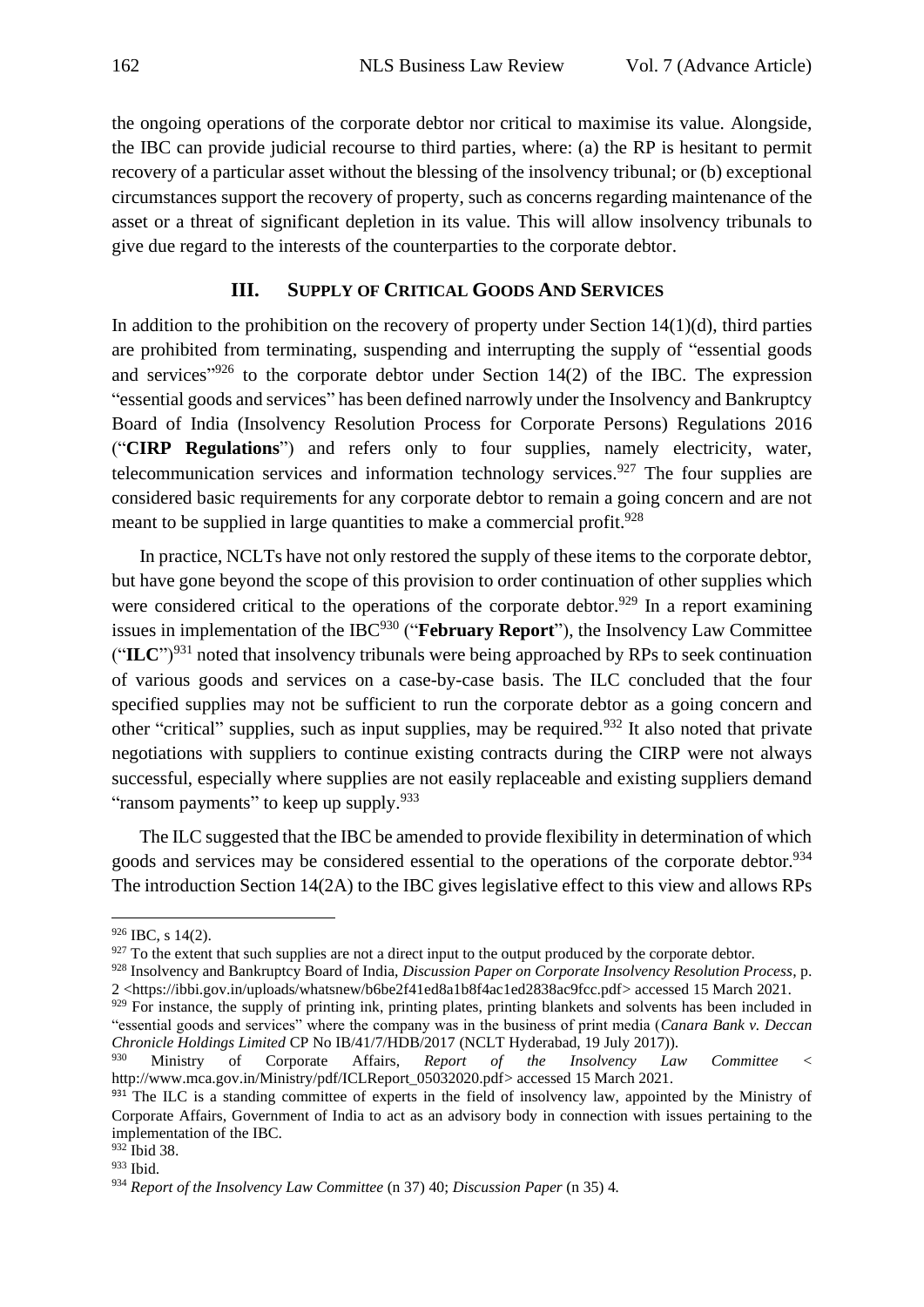to prevent the termination of supply of goods and services, which they consider "*critical to protect and preserve the value of the corporate debtor and manage the operations of such corporate debtor as a going concern*". However, suppliers need not continue to supply to the corporate debtor if the debtor fails to pay for supply during the moratorium period.<sup>935</sup> While more clarity on the implementation of this amendment is awaited, a recent discussion paper suggests that where the RP considers a particular supply to be critical, she will be required to submit an application to the relevant NCLT for this purpose and obtain a declaration that a particular good or service is essential and should continue during the moratorium period.<sup>936</sup>

#### <span id="page-10-0"></span>**A. Ambiguities in the Amendment**

Neither the IBC nor the proposed amendments to the CIRP Regulations provide any guidance to determine which supplies would be considered "critical". Illustratively, will critical supplies be limited to aircrafts and fuel in the airlines business? Or will they also extend to maintenance and ground staff services? Will the supply be "critical" if the corporate debtor can arrange engage alternate suppliers? What if engagement of alternative supply is not time efficient? Different stakeholders may construe the scope of the term "critical" differently. The ILC has recommended that RPs should consider factors such as whether the supplies have a significant and direct relationship with keeping the corporate debtor operational, and whether the supplies may be replaced easily. However, these yardsticks have not been incorporated into the amended law. This has rendered the scope of critical supplies ambiguous and its interpretation, subject to judicial discretion.

While an exhaustive list of critical supplies would defeat the goal of the amendment, clear legislative yardsticks to assess the scope of critical supplies are still required. Such guidance will allow suppliers and resolution professionals to *inter se*, determine whether a particular supply can be terminated and avoid formal adjudication mechanisms. This will save time and costs in the resolution process and ease the caseload on insolvency tribunals. Where parties approach insolvency tribunals for a formal decision, such yardsticks can introduce uniformity and predictability in adjudication.

### <span id="page-10-1"></span>**B. Absence of assurance of payment**

As means of protection to critical suppliers, Section 14(2A) requires the corporate debtor to make payments for goods and services received during the CIRP. In case the corporate debtor fails to make due payments, suppliers are entitled to terminate supply. While this provides a remedy *after* a default in payment has occurred, suppliers are not provided any formal assurance of payment to keep up supplies. Critical suppliers therefore have no option but to carry the daunting risk of default by the corporate debtor, much like the Sword of Damocles. This risk is compounded where the contract contemplates payment of goods after completion of delivery of goods or performance of service, or where payments are made in specific time cycles rather than on a current basis.<sup>937</sup>

<sup>&</sup>lt;sup>935</sup> IBC, s 14(2A).

<sup>936</sup> Ibid.

<sup>937</sup> United Nations Commission on International Trade Law, *Legislative Guide on Insolvency Law* (2005) 127 <https://uncitral.un.org/sites/uncitral.un.org/files/media-documents/uncitral/en/05-80722\_ebook.pdf> accessed 15 March 2021.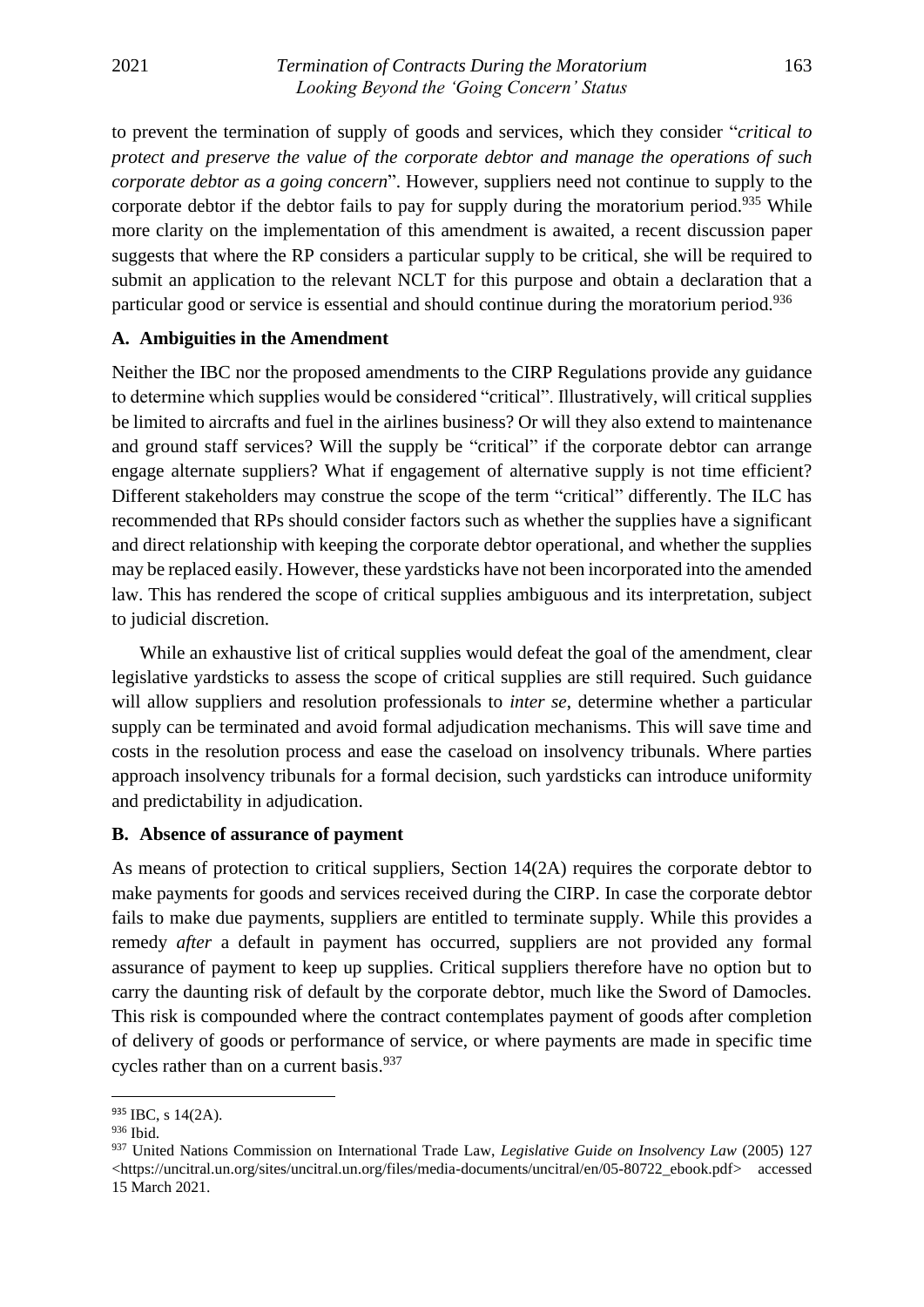Other jurisdictions offer more concrete protections to critical suppliers, such as assurance of payment in the form of guarantees or other agreed means<sup>938</sup> and personal liability of the insolvency representative for payment of supplies.<sup>939</sup> These features ensure that critical suppliers are guaranteed payment despite the insolvency of the corporate debtor, and protects them from economic loss in case the corporate debtor suffers commercial or operational setbacks during the resolution process. The UNCITRAL Legislative Guide on Insolvency Law ("**UNCITRAL Guide**") also supports the inclusion of statutory protection for critical suppliers. It mentions that a policy in this regard should weigh a number of factors, including the importance of the contract to the proceedings, the cost to the proceedings for providing the necessary protections, whether the debtor will be able to perform the obligations under a continued contract and the impact of forcing the counterparty to assume the risk of nonpayment.<sup>940</sup>

In the Indian context, incorporation of protections for critical suppliers can not only offer requisite comfort to such suppliers, but also encourage non-critical suppliers to continue "business as usual", enhancing the value and viability of the corporate debtor. From a legislative perspective, it may be worthwhile to consider leveraging the IBC's creditor-driven framework to seek assurance of payment. Where the committee of creditors ("**COC**") constituted to spearhead the CIRP considers the corporate debtor to be a viable enterprise, a financial creditor in the COC can provide assurance in the form of a bank guarantee, letter of credit or other agreeable means on behalf of the corporate debtor. The financial creditor need not bear this liability alone – the COC members may *inter-se* bear the cost of such assurance, proportionate to their voting rights.<sup>941</sup> Any expenses incurred upon invocation of such payment assurance can be recouped as part of "insolvency resolution process costs" ("**IRP Costs**"), which are regarded as senior debt and paid in priority to all other dues of the corporate debtor.<sup>942</sup>

*First*, this mechanism will ensure that dues payable to critical suppliers for provision of goods and services during the moratorium are not impacted due to the CIRP. *Second*, in case the bank guarantee, letter of credit or other assurance provided by a financial creditor is invoked, such amount can be justifiably included in IRP Costs, since it would correspond to costs duly incurred towards procurement of critical supplies for the operations of the corporate debtor.

Notably, this mechanism may be more feasible for a COC comprising of banks and financial institutions. For a small company where there are few to no financial creditors on the COC, it may be difficult to arrange for such assurance to keep up supply. Therefore, for cases where formal means of assurance of payment are not viable, the IBC may consider other statutory protections, such as a requirement for advance payment for procurement of critical supplies. The aforementioned suggestions are however drawn from a comparative study and

<sup>938 11</sup> U.S.C, Title 11, Bankruptcy Code, s 365(b).

<sup>939</sup> Insolvency Act 1986, s 233 (UK).

<sup>940</sup> *Legislative Guide on Insolvency Law* (n 44) 127.

<sup>941</sup> See for instance, *Newogrowth Credit Private Limited v.Resolution Professional, Bhaskar Marine Services Private Limited & Ors.* Company Appeal (AT) (Insolvency) No. 1053 of 2020 (NCLAT, 10 December 2020) where the NCLAT directed a financial creditor on the COC to bear its share of the IRP Costs as agreed by the COC.

<sup>&</sup>lt;sup>942</sup> See, section V below for further discussion on IRP Costs.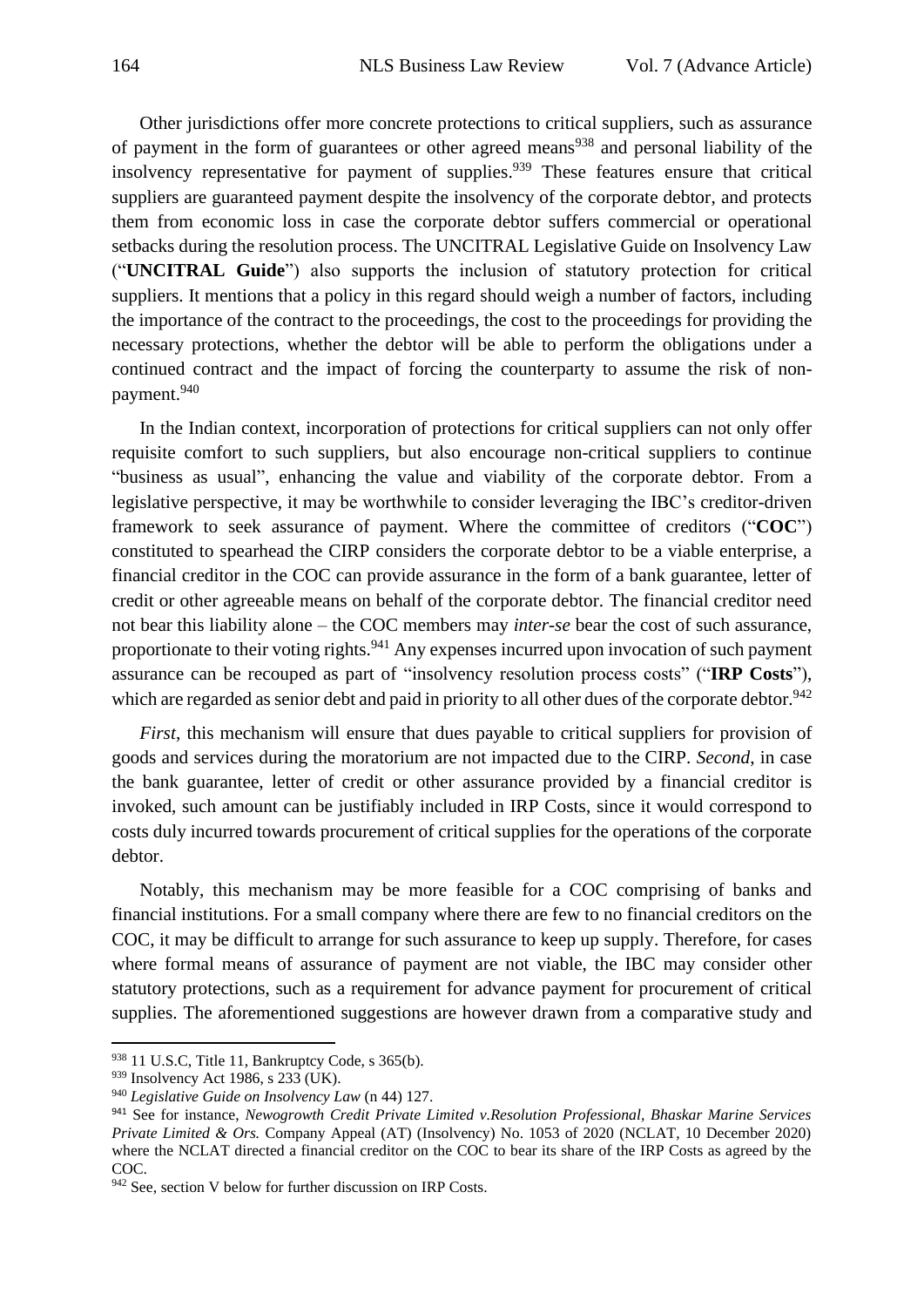seek to conceptualise the statutory protections which may be feasible in the Indian insolvency framework. Any imposition of financial liability as part of the insolvency resolution process would naturally require careful deliberation.

## <span id="page-12-0"></span>**C. Exceptions to Continuation of Supply**

In some instances, continuing the supply of goods and services to the corporate debtor may not be commercially feasible for suppliers, especially small businesses. For instance, if the terms of payment were negotiated at a discount relying on future projections (such as an annual increase in purchase volumes by the corporate debtor), such projections may no longer hold true. The supplier will need to revisit the contract to ensure that continuation of supply at discounted rates will not impact its own commercial viability. A similar assessment may also be required if the supplier faces some other hardship, for instance, due to the impact of the COVID-19 pandemic on its business. The IBC, however, does not create any exceptions to the mandate for continuation of critical supply. By forcing performance, it exposes critical suppliers to insolvency risk. As recourse, it may be open to suppliers to renegotiate key terms of the contract with the RP, since renegotiations of existing contracts is not barred under the IBC. This, however, is merely a contractual remedy and such negotiations will remain at the discretion of the RP.

This emphasises the need for legislative measures allowing for suspension or termination of critical supplies in exceptional circumstances. To this end, the IBC may empower insolvency tribunals to suspend or terminate a critical supply or pass other appropriate directions, where the supplier is able to establish that continuation of supply would cause hardship. The insolvency framework in the UK follows this approach.<sup>943</sup> This ensures that there is a balancing of interests between the maintenance of the corporate debtor as a going concern and the hardship faced by the counterparty to further this goal. The IBC is yet to account for these contingencies or undertake a balancing of interests of this nature.

There is no doubt that the introduction of Section 14(2A) in the IBC will aid corporate debtors in obtaining a continuous supply of goods and services from key suppliers. However, ambiguities in the language of the amendment and the absence of adequate protection for critical suppliers warrants further legislative reforms.

#### **IV. EXPANDING THE SCOPE OF THE MORATORIUM**

<span id="page-12-1"></span>The discussion above suggests that as a general rule, courts and tribunals assess the validity of a contract terminated during the moratorium in light of the language and scope of Section 14 of the IBC. Outside of Section 14, the IBC does not contain express provisions that bar third parties from undertaking actions against the corporate debtor. More recent judicial development, however, highlights a second, more discretionary approach adopted by tribunals while dealing with termination of contracts. In at least four instances, <sup>944</sup> tribunals have set aside

<sup>943</sup> Insolvency Act 1986, s 233A(4).

<sup>944</sup>*Pepsico India Holdings* (n 6); *Yes Bank Limited v. Gujarat Urja Vikas Nigam Ltd* CP (IB) No. HI/07/HDB/2017 (NCLT Hyderabad, 6 May 2020); *Astonfield Solar (Gujarat) Private Limited v. Gujarat Urja Vikas Nigam* CP. No. (IB)-940(ND)/2018 (NCLT Delhi, 29 August 2019); *Tata Consultancy Services v. Vishal Ghisulal Jain*  Company Appeal (AT) Insolvency No. 237 of 2020 (NCLAT, 24 June 2020) upholding the order of NCLT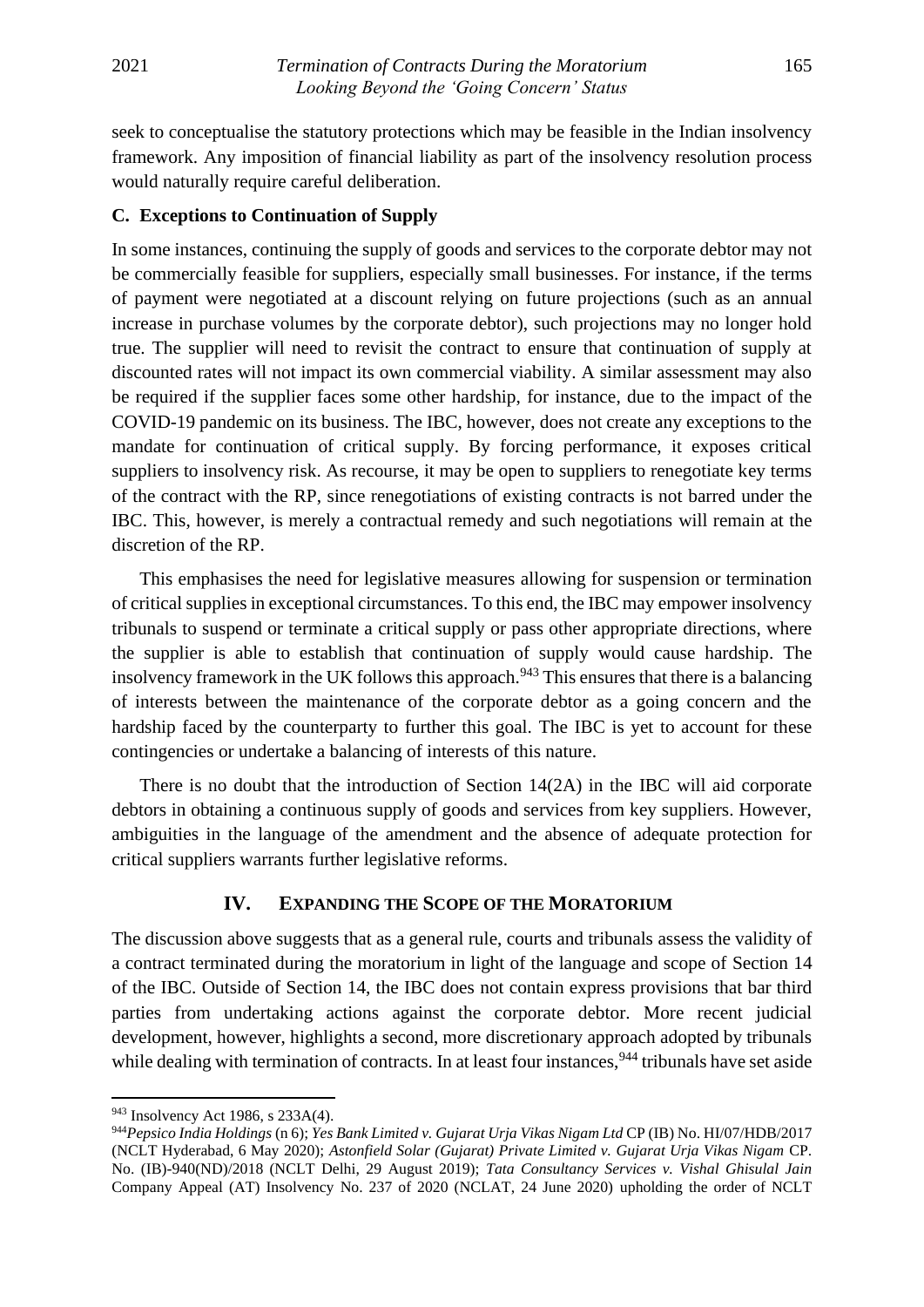the termination of a contract by placing reliance on the overarching goal of the IBC – the maintenance of the corporate debtor as a going concern. This trend raises concerns of judicial activism, especially since these decisions were not grounded under any express provisions of the IBC. In fact, two of these decisions are in the context of liquidation.<sup>945</sup> where the moratorium is far narrower than Section 14 and only bars the initiation of suits or legal proceedings by or against the corporate debtor.<sup>946</sup>

At the heart of this trend is the *Astonfield*<sup>947</sup> case, where a dispute regarding the validity of termination of a power purchase agreement ("**PPA**") during the moratorium reached the Supreme Court. The discussion below dissects the developments in this domain and examines the implications of the Supreme Court's ruling.

### <span id="page-13-0"></span>**A. Saving critical contracts**

In *Astonfield*,<sup>948</sup> the corporate debtor (Astonfield Solar (Guajrat) Private Limited) was solely engaged in the business of generation of power for Gujarat Urja Vikas Nigam Limited ("**GUVNL**") under the terms of a PPA. The PPA embodied an *ipso facto* clause which provided that the initiation of insolvency proceedings against the corporate debtor would constitute an event of default under the PPA. If such default was not cured within 30 days from the delivery of notice of default, GUVNL would be entitled to terminate the PPA. Relying on this provision, GUVNL issued a default notice to the corporate debtor upon initiation of its CIRP and thereafter terminated the agreement.

The RP challenged this termination before NCLT, Delhi which set aside the default notices and the termination of the PPA on two grounds. *First*, the tribunal noted that GUVNL was the sole purchaser of the power generated by the corporate debtor. Termination of its singular purchase contract would cause serious prejudice to the maintenance of the corporate debtor as a going concern and jeopardise its resolution, since no resolution applicants would submit a resolution plan without the assurance of a subsisting PPA to generate future revenue. *Second*, the NCLT observed that the *ipso facto* clause under the PPA compelled the corporate debtor to exit the CIRP within 30 days of issue of the notice of default, or otherwise face termination of the PPA. The IBC however statutorily provides a period of 330 days for completion of resolution. Given the conflict between the terms of the PPA and the IBC, the NCLT held that the IBC would prevail over the PPA by virtue of Section 238 of the IBC, which grants overriding effect to the IBC over such agreements. Therefore, the *ipso facto* clause under the PPA was not available to GUVNL to terminate the PPA. On appeal, the NCLAT reaffirmed this view, emphasising that there had been no default in the supply of the electricity to GUVNL by the corporate debtor and the PPA could not be terminated *solely* on the basis of initiation of CIRP.<sup>949</sup> A further appeal was filed before the Supreme Court. Before venturing into the

Mumbai in *BMW India Financial Services Private Limited v. SK Wheels Private Limited* CP. (IB) 4301/2018 (NCLT Mumbai, 18 December 2019).

<sup>945</sup> See, IBC, s 33(5).

<sup>946</sup> While this paper is focused on the termination of contracts during the moratorium, these cases are relevant to establish the judicial trend which places reliance on the overarching goal of the IBC to bar termination of contracts. <sup>947</sup> *Astonfield* (n 51).

<sup>948</sup> Ibid.

<sup>949</sup> *Gujarat Urja Vikas Nigam Ltd v. Mr. Amit Gupta* Company Appeal (AT) Insolvency No. 1045 of 2019 (NCLAT, 15 October 2019).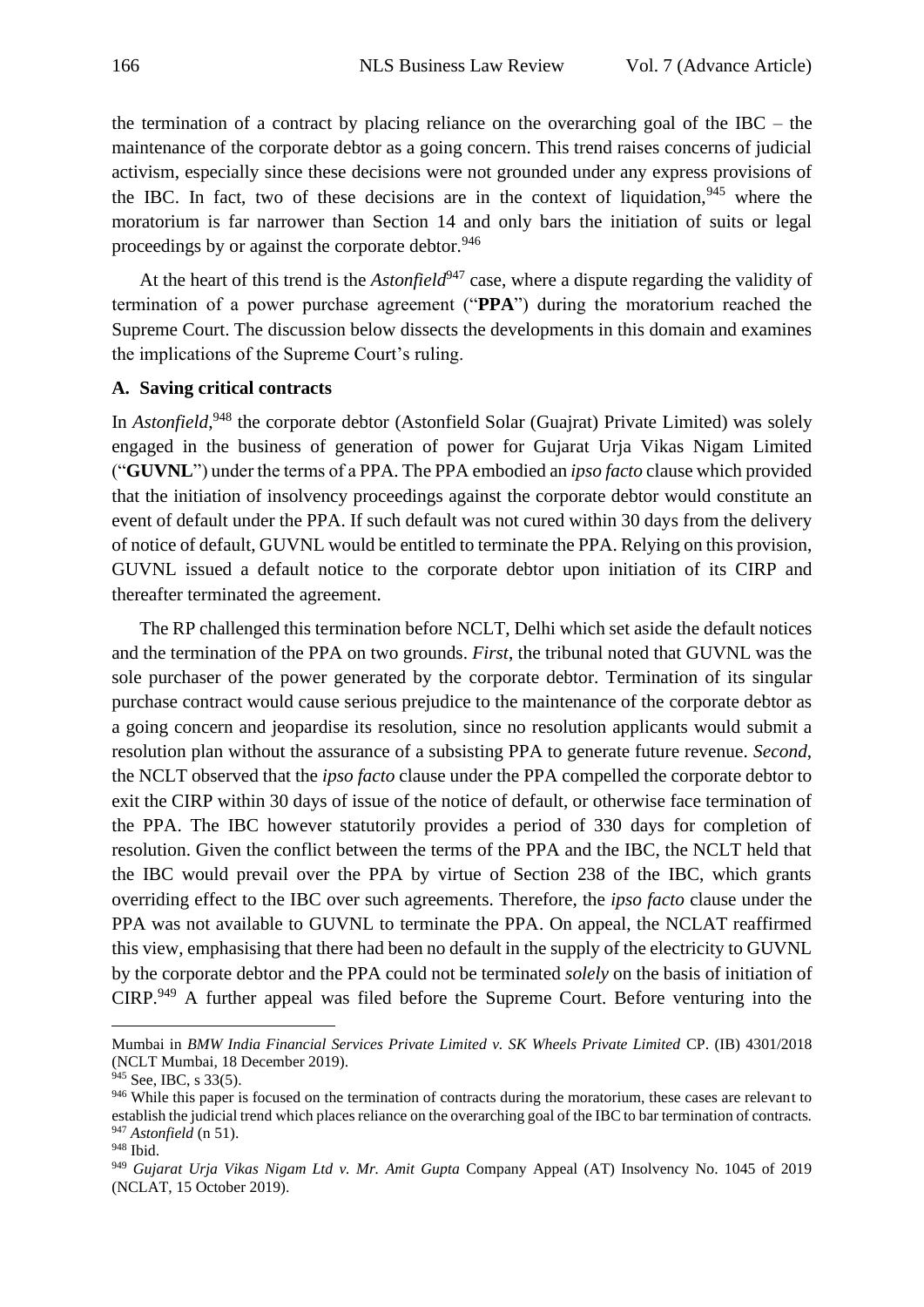Supreme Court's ruling on this issue, it is useful to briefly discuss the *Yes Bank*<sup>950</sup> case – another instance where the termination of a PPA by GUVNL was set aside, this time in the context of liquidation.

The *Yes Bank* case involved a PPA executed between the corporate debtor (Lanco Infratech Limited) and GUVNL for supply of power to GUVNL. When the corporate debtor entered into liquidation, GUVNL issued a notice of default under the PPA solely on this ground and thereafter terminated the PPA. The corporate debtor's power plant had been built by availing financial assistance from Yes Bank Limited to the extent of INR 63.5 crores, which was secured by a charge over all moveable and immoveable assets of the power plant. Yes Bank challenged the termination of the PPA relying on the preamble to the IBC and argued that the termination would prevent the maximisation of value of the assets of the corporate debtor, since the plant would be rendered unviable for sale as a going concern without a subsisting PPA. The NCLT was persuaded by this argument. It noted that the termination of the PPA directly affected the security interest of Yes Bank, in that it would not be able to realise the maximum value from the secured assets. The NCLT therefore set aside the termination of the PPA, observing that the tribunal "*has to see the object of the Code, which is maximisation of value of the asset.*" In October 2020, the NCLAT reaffirmed this decision.<sup>951</sup> This ruling is unusual since, as mentioned above, the moratorium under the liquidation process only bars the initiation of suits or legal proceedings by or against the corporate debtor.<sup>952</sup> No prohibition on the termination of contracts is expressly or impliedly imposed at this stage.

Both the *Astonfield* and *Yes Bank* decisions barred the termination of PPAs, *inter alia*, on the ground that the corporate debtor *should* be maintained as a going concern to ensure resolution under the IBC. A similar view was also taken in respect of another PPA by NCLT, Kolkata and subsequently reaffirmed by the NCLAT.<sup>953</sup> The PPA, however, is in the nature of a contract for supply of power *by* the corporate debtor to a third party to generate income. It is neither barred under the moratorium imposed under Section 14 of the IBC (which deals with supplies *to* the corporate debtor), nor under liquidation provisions of the IBC. By placing reliance on the preamble to the IBC and its overarching goal, the aforementioned decisions concretise the view that tribunals will prohibit termination of contracts where it can be proved that the contract is critical to attempt a successful resolution.

<sup>950</sup> *Yes Bank* (n 51).

<sup>951</sup> *Gujarat Urja Vikas Nigam Ltd v. Yes Bank Limited,* Company Appeal (AT) (Insolvency) No. 601 of 2020 (NCLAT, 20 October 2020).

<sup>952</sup> See, IBC, s 33(5).

<sup>953</sup> *Hemant Khaitan v. Alex Green Energy Private Limited* CP (IB) No. 1439/KB/2018 (NCLT Kolkata, 14 October 2019); *GRIDCO Limited v. Surya Kanta Satapathy and Ors* Company Appeal (AT) (Insolvency) No. 1271 of 2019 (NCLAT, 14 July 2020) where both NCLT, Kolkata and the NCLAT held the termination of a PPA to be in contravention of Section 14(1) of the IBC, without specific analysis of the provisions. The NCLAT decision can be distinguished from *Astonfield* above, since the ruling was largely based on the invalidity of the termination notices and the lack of objection by GRIDCO Limited (the terminating party) to finalisation of a resolution plan premised on the subsistence of the PPA. The decisions however highlight that tribunals did not specifically examine *how* the termination of the PPA contravened Section 14 of the IBC.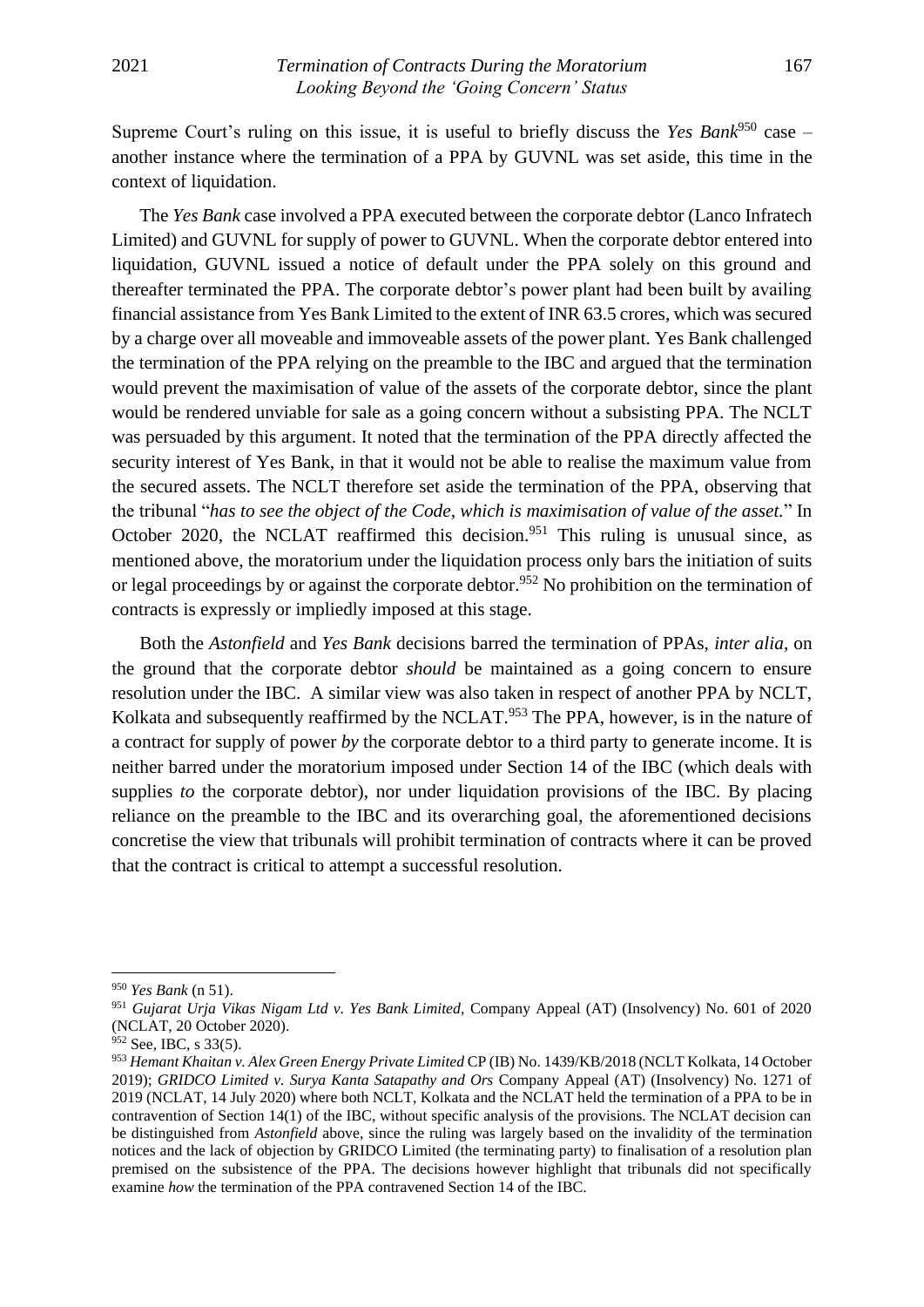However, it is a settled position of law that the preamble to a legislation or its legislative intent can neither be relied upon to override the express provisions of the legislation,<sup>954</sup> nor to give new meaning to the plain words of the statute. <sup>955</sup> The Indian Supreme Court has categorically held that the preamble cannot be the starting point for construing the provisions of the legislation and should be resorted to only if the language of the legislation is unclear.<sup>956</sup> An examination of contracts on a case-by-case basis in light of the preamble thus contravenes an established principle of interpretation of statutes. It also instils considerable unpredictability in the law and diminishes the sanctity of contractual bargains – especially for counterparties seeking to assess whether contractual remedies agreed under the contract are available to them. If greater flexibility to tribunals is to be granted, clear legislative amendments to the moratorium provisions of the IBC should be made.

This view also finds support in the Supreme Court decision in *Astonfield*. <sup>957</sup> In its ruling, the court gave regard to the fact that the PPA was of "enormous significance" for the success of the corporate debtor's insolvency resolution.<sup>958</sup> At the same time, the court took cognizance of rolling effects of judicial intervention in setting aside commercial agreements. *First*, reaffirming the decision of the NCLT to set aside the PPA would open floodgates for intervention by insolvency tribunals in negotiated commercial contracts. In the absence of any statutory basis, this would undermine foundational principles of contract law and the sanctity of commercial bargains. *Second*, there was no express embargo under the IBC against the enforcement of *ipso facto* clauses in commercial agreements. Section 14 of the IBC only stays their operation in case of: (a) licenses, permits and legal rights granted by Central, state or local governments or other government authorities;  $959$  and (b) the supply of critical goods and services.<sup>960</sup>

The court noted that in the absence of clear legislative guidance on the enforceability of *ipso facto* clauses in the Indian insolvency regime, its intervention would need to be guided by legislative intent – derived from the provisions of the IBC. The court reiterated that the moratorium provisions under the IBC are intended to preserve the corporate debtor as a going concern. It also observed that the legislature had amended Section 14 on several occasions to ensure that the going concern status of the corporate debtor was not impeded by circumstances which were not contemplated during the introduction of the IBC. Thus noting, it held that the NCLT's intervention in the matter was justified bearing in mind the goal of preservation of the corporate debtor during the CIRP. However, there needed to be a "textual hook" for the NCLT to have exercised its jurisdiction – mere spirit or overarching objective of the IBC would not suffice.

<sup>954</sup> *Burrakur Coal Co. Ltd v. The Union of India and Others* AIR 1961 SC 954; *Motipur Zamindari Co. (Private) Limited v. State of Bihar* AIR 1962 SC 660; *Arnit Das v. State of Bihar* (2000) 5 SCC488; *Union of India v. Elphinstone Spinning and Weaving Co. Ltd.* (2001) 4 SCC 139; *State of Rajasthan and Ors v. Basant Nahata* (2005) 12 SCC 77.

<sup>955</sup> Ibid, *Motipur Zamindari Co. (Private) Limited*.

<sup>956</sup> Ibid*,* (*Burrakur Coal Co*).

<sup>957</sup> *Gujarat Urja Vikas Nigam Limited v. Mr. Amit Gupta & Ors* Civil Appeal No. 9241 of 2019 (Supreme Court, 8 March 2021).

<sup>958</sup> Ibid*.*

 $959$  IBC, explanation to s 14(1).

 $960$  IBC, explanation to ss 14(2), 14(2A).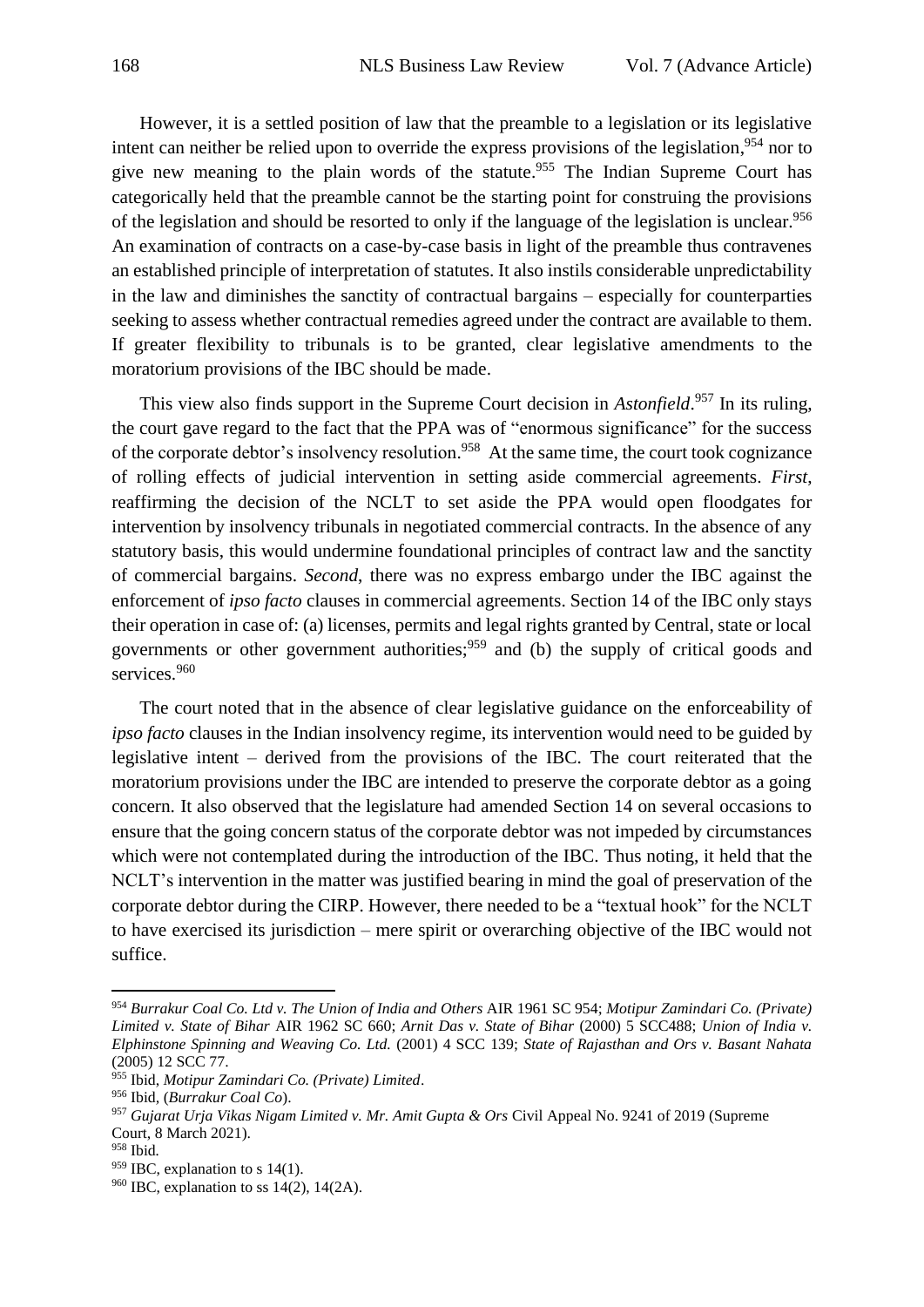## 2021 *Termination of Contracts During the Moratorium* 169 *Looking Beyond the 'Going Concern' Status*

Recognising the gap in the NCLT's ruling, the court placed reliance on Section 60(5)(c) of the IBC. This provision vests the NCLT with wide residuary powers to adjudicate on any question of law or fact "arising out of or in relation to" the insolvency resolution process, notwithstanding anything to the contrary contained in any other law in force. Since the PPA was terminated solely on account of the insolvency of the corporate debtor, the matter arose out of the insolvency of the corporate debtor and was connected with it. It would therefore squarely fall within the jurisdiction of the NCLT under Section  $60(5)(c)$ . Thus, on both jurisdiction and merit, the court found the NCLT's decision to set aside the termination of the PPA valid. Notably, the appellants had strongly contended that Section 14 of the IBC clearly established the scope of the moratorium and there was no statutory basis for the NCLT to adjudicate on the validity of the PPA's termination. Dismissing this contention, Supreme Court observed that "*residuary jurisdiction under Section 60(5)(c) would be rendered otiose if Section 14 is held to be the exhaustive of the grounds of judicial intervention contemplated under the IBC in matters of preserving the value of the corporate debtor and its status as a going concern*."<sup>961</sup>

The Supreme Court's ruling is pragmatic, having stitched together a quick fix to resolve a gaping void in the moratorium provisions of the IBC. There is no doubt that some degree of flexibility is required under the IBC to deal with contracts which are critical to the corporate debtor, but are not covered within the ambit of the moratorium under Section 14. However, contrary to recent judicial trend, reliance on the overarching objective of the IBC to maintain the corporate debtor as a going concern is unfounded in law. The Supreme Court ruling recognises the absence of a legal basis for the NCLT's intervention. In effect, the ruling provides NCLTs with statutory grounds for adjudicating on such matters, so long as the termination is connected with the insolvency of the corporate debtor. To RPs, it gives the option to seek a stay on the termination of contracts critical for the revival of the corporate debtor, where the moratorium under Section 14 would not come to their aid.

At the same time, the ruling recognises that such judicial recourse could open a pandora's box – allowing NCLTs to rely on residuary powers to exercise complete judicial discretion in dealing with the termination of contracts. It therefore casts clear restrictions on the exercise of judicial intervention under Section 60(5)(c) in this regard. *First*, the termination of a contract must have nexus with the insolvency of the corporate debtor. Such nexus would be established, for instance, where a contract is terminated based on an *ipso facto* clause, pursuant to initiation of CIRP of the corporate debtor.<sup>962</sup> Without a nexus between the termination of the contract and the insolvency of the corporate debtor, the NCLT cannot rely on its residuary jurisdiction. <sup>963</sup> This will allow counterparties to validly terminate the contract where the corporate debtor is in breach of contract, irrespective of whether or not the contract is critical to the going concern status of the corporate debtor. *Second*, the termination of the contract *must* lead to certain 'corporate death' of the corporate debtor, i.e. the contract should be critical for resolution of its insolvency. This is a high threshold to satisfy. In fact, the ruling expressly

<sup>961</sup> *Astonfield, Supreme Court* (n 64).

<sup>962</sup> Ibid 132.

<sup>963</sup> Ibid.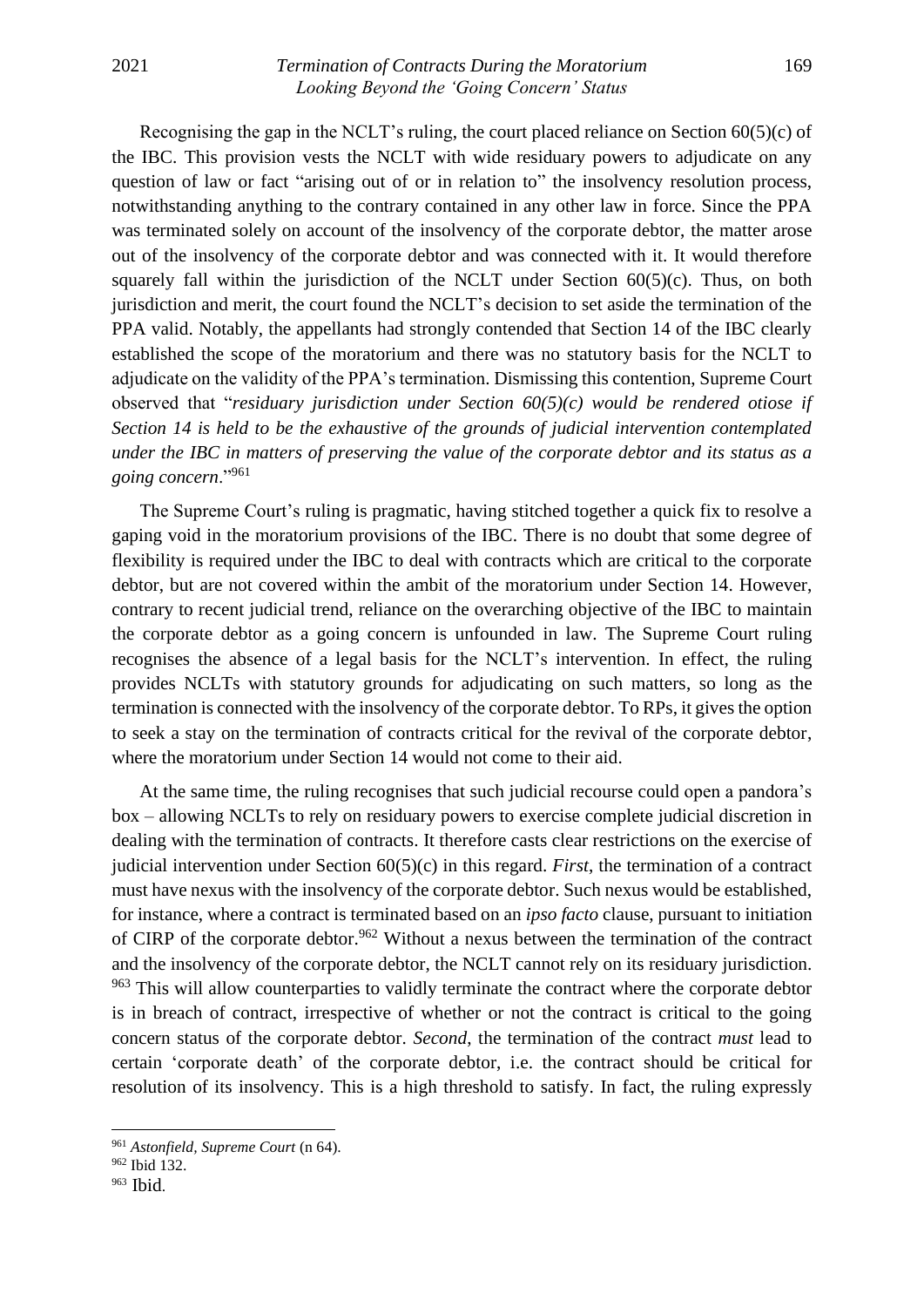mentions that where termination of the contract would merely lead to dilution of the value of the corporate debtor, intervention by the NCLT will not be justified. This means that insolvency tribunals cannot set aside the termination of a contract for value maximisation of the corporate debtor, contrary to judicial trend. 964

Thus, as the law currently stands, contractual counterparties to the corporate debtor will now need to assess legal risks associated with termination of contracts in a two-step process. At the outset, they will need to assess whether the termination of the contract would trigger the moratorium under Section 14. If the termination is not barred by the express moratorium provisions, parties will need to assess whether: (a) the termination has a nexus with the insolvency of the corporate debtor; and (b) the contract is critical for the survival of the corporate debtor. If the answer to both these prongs is in the affirmative, there may be likelihood of a challenge to the termination of the contract.

## <span id="page-17-0"></span>**B. What about liquidation?**

In the concluding paragraphs of the judgement in *Astonfield*,<sup>965</sup> the Supreme Court mentions that it would not adjudicate on the question of whether the termination of the PPA would have been valid in case the corporate debtor was in liquidation. It considered this question purely academic since the corporate debtor was under CIRP.<sup>966</sup> Yet, more clarity on this issue would have helped interpret discretionary rulings by tribunals in cases where contracts are terminated during liquidation.

For instance, in the *Yes Bank*<sup>967</sup> case discussed in sub-section A above, the NCLAT set aside the termination of the PPA in order to maximise the value of the corporate debtor and protect the interests of its financial creditor, Yes Bank. In the *Pepsico*<sup>968</sup> case as well, the NCLAT set aside the termination of a manufacturing and supply agreement during the liquidation of the corporate debtor. Similar to the PPAs discussed in sub-section A above, this was the sole customer contract of the corporate debtor. Here, the tribunal grounded its decision in the NCLAT's decision of *Shivram Prasad*, <sup>969</sup> noting that even during the liquidation process, the liquidator "*is to ensure*" that the corporate debtor remains a going concern. Failing such sale, the liquidator would be forced to sell the assets of the corporate debtor piecemeal. Only at this stage would Pepsico be entitled to terminate the contract and recover its equipment.

However, unlike Section 14, there is no provision in respect of the liquidation process under the IBC which is focussed on the preservation of the corporate debtor as going concern during liquidation. Further, neither the Supreme Court in *Astonfield* nor the NCLAT ruling in *Shivram Prasad* manifest this intent. In *Shivram Prasad*, the NCLAT had held that the liquidator *should*

<sup>964</sup> See, *Yes Bank* (n 51); *BMW India Financial Services* (n 51); *Tata Consultancy Services* (n 51) where the NCLAT set aside the termination of an agreement for provision of certain services to Tata Consultancy Services Limited to ensure "smooth functioning" of the corporate debtor, to further its operation as a going concern and preserve the value of its assets. Note that this NCLAT decision is pending in appeal before the Supreme Court (*Tata Consultancy Services Limited v. Vishal Ghisulal Jain* Civil Appeal No 3045/2020).

<sup>965</sup> *Gujarat Urja Vikas Nigam, Supreme Court* (n 64).

<sup>966</sup> Ibid 135.

<sup>967</sup> *Yes Bank, NCLAT* (n 58).

<sup>968</sup> *Pepsico India Holdings, NCLAT* (n 22).

<sup>969</sup> *Y Shivram Prasad v. S Dhanpal & Ors*, Company Appeal (AT) (Insolvency) No. 224 of 2018 (NCLAT, 27 February 2019).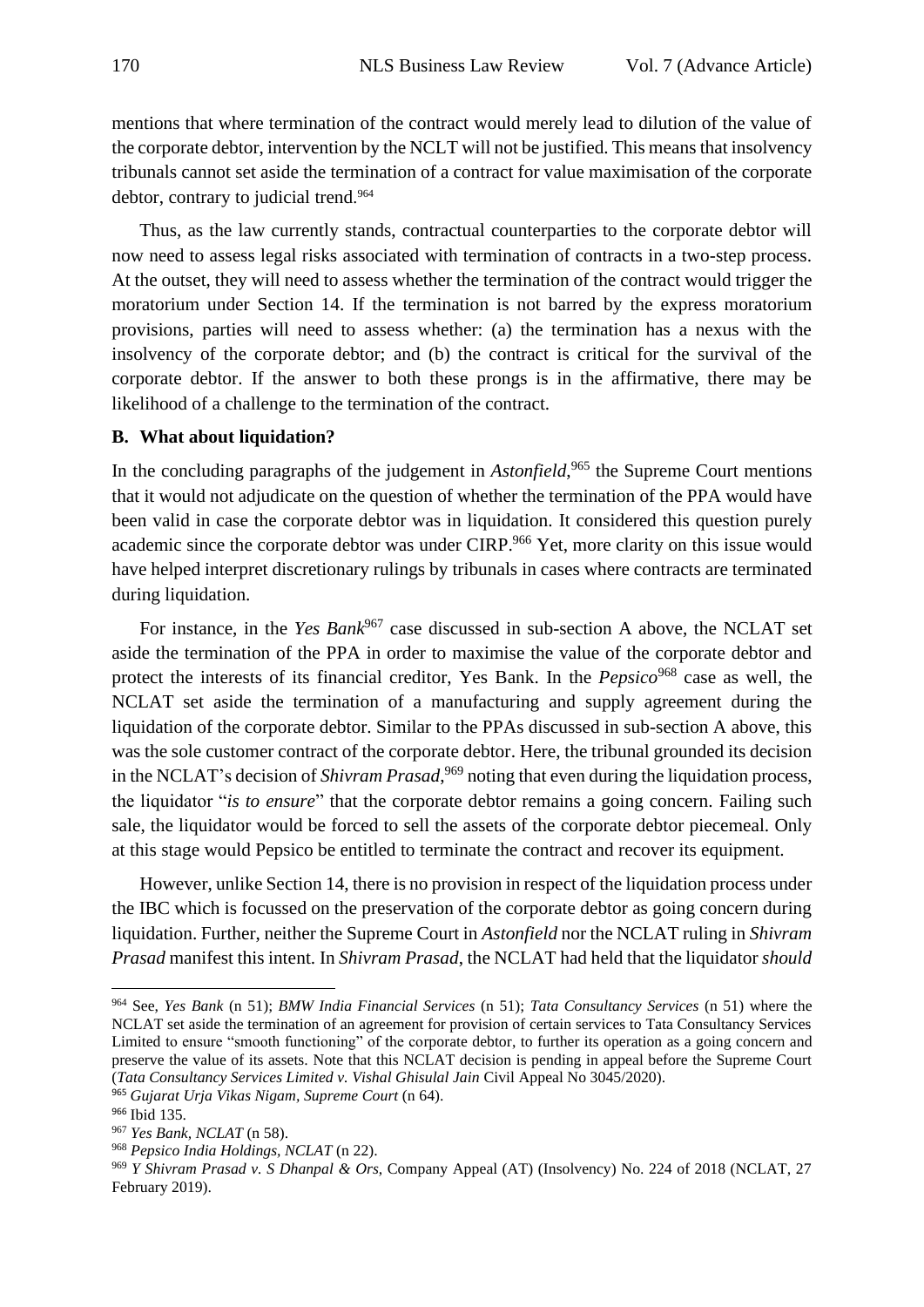take steps to revive the corporate debtor even at the liquidation stage, first by attempting to enter into a scheme of arrangement under Section 230 of the Companies Act, 2013 and failing so, attempting to sell the corporate debtor as a going concern. If both these attempts to revive the corporate debtor fail, the assets of the corporate debtor may be liquidated.<sup>970</sup> While the decision encourages revival of the corporate debtor during liquidation, it does not make it *an obligation* on the liquidator to ensure that the corporate debtor remains a going concern.

In fact, the ILC specifically deliberated whether NCLTs should mandate liquidators to conduct a going concern sale in the February Report and noted that this may not be feasible in some situations, for instance where the business of the corporate debtor is found to be economically unviable or there is lack of funds to continue operations.<sup>971</sup> It concluded that the choice to proceed with a going concern sale of the business of the corporate debtor should vest with the liquidator, in consultation with the committee of creditors and other stakeholders.<sup>972</sup> Thus, the active facilitation of preservation of a debtor's going concern status by insolvency tribunals has the potential to cause more harm than good, especially to counterparties compelled to continue contracts with an unviable corporate debtor. Notably, GUVNL has filed an appeal against the NCLAT decision in the *Yes Bank* case, which is currently pending adjudication before the Supreme Court.<sup>973</sup> This ruling will perhaps shed light on the validity of termination of contracts during the liquidation process, providing much needed clarity in this domain.

## **V. PAYMENT OF DUES ARISING DURING THE MORATORIUM**

<span id="page-18-0"></span>This section of the paper briefly reflects on the legislative framework and evolving jurisprudence on the payment of dues to contractual counterparties for performance of contracts during the moratorium. Recognising that third parties are critical in keeping the corporate debtor afloat during the CIRP, the IBC classifies the costs incurred by the RP in making payments to such third parties as IRP Costs. IRP Costs are regarded as senior debt and are paid in priority to all other dues of the corporate debtor upon the successful conclusion of the  $CIRP<sup>974</sup>$  and failing resolution, during the liquidation.<sup>975</sup> The CIRP Regulations expressly include the amounts due to: (a) persons who are prejudicially affected due to the bar under Section 14(1)(d); and (b) suppliers of essential goods and services, within IRP Costs.<sup>976</sup> Further, a residuary provision has been incorporated to cover "any costs" incurred by the RP in running the corporate debtor within the purview of IRP Costs,  $977$  thus including any amounts paid by the corporate debtor for other critical supplies, or amounts which are which are not expressly covered within (a) or (b) above.

<sup>970</sup> This view has been incorporated into law under Regulation 2B and Regulation 32 of the Insolvency and Bankruptcy Board of India (Liquidation Process) Regulations 2016.

<sup>971</sup> *Report of the Insolvency Law Committee* (n 37), 72-73.

<sup>972</sup> Ibid*.*

<sup>973</sup> *Gujarat Urja Vikas Nigam Limited v. Yes Bank Limited & Anr* Civil Appeal No. 3956/2020.

 $974$  IBC, s 30(2)(a).

 $975$  IBC, ss  $52(8)$ ,  $53(1)(a)$ .

<sup>&</sup>lt;sup>976</sup> CIRP Regulations, regulation 31.

<sup>977</sup> Ibid.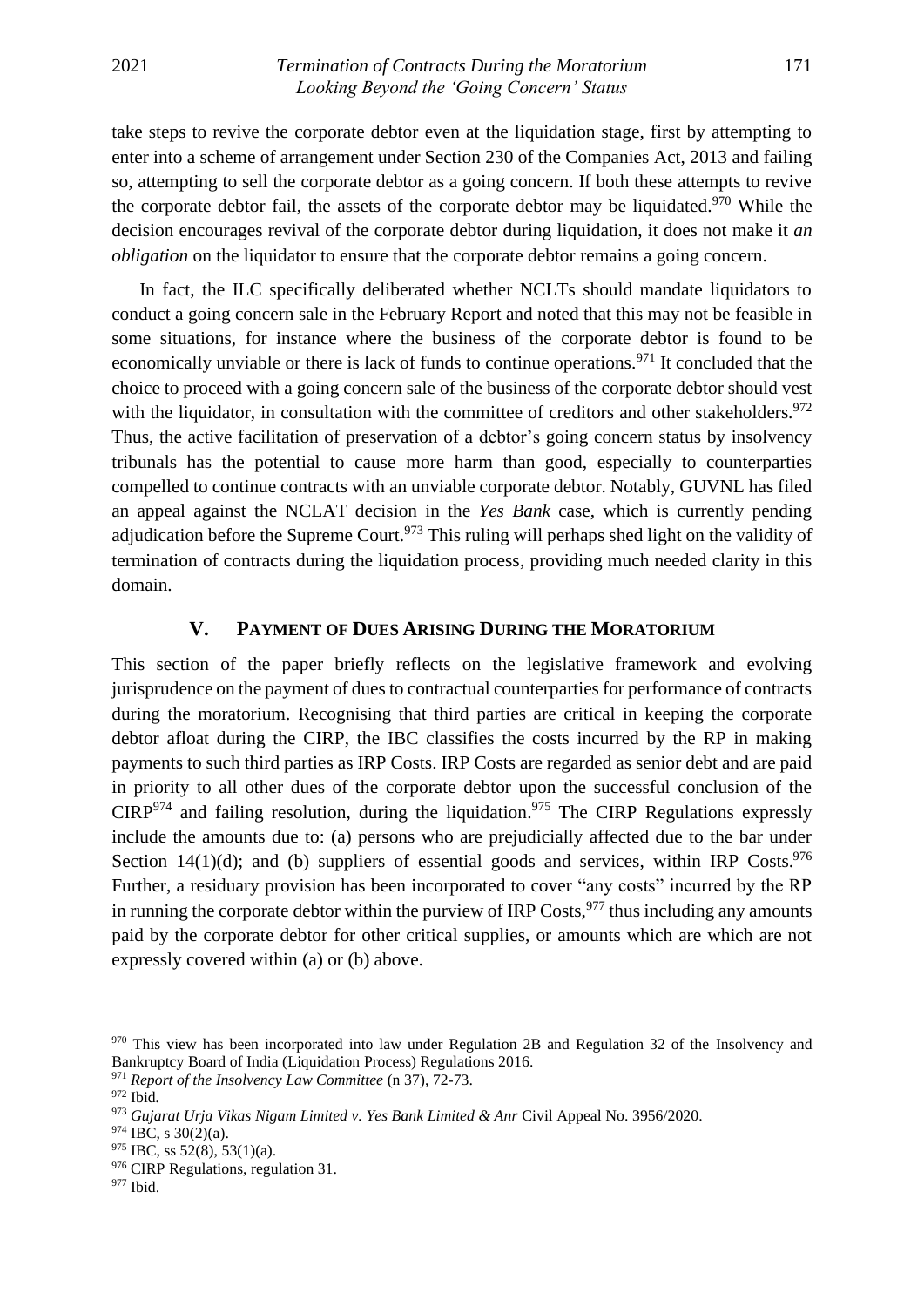Typically, the RP makes payments to lessors, suppliers and other contractual counterparties on a current basis during the moratorium period. Insolvency tribunals have followed this approach and directed RPs to make payments accrued to suppliers during the moratorium, where such payments were not being made.<sup>978</sup> The NCLAT has also gone a step further and allowed suppliers to terminate essential supplies such as electricity, where the RP is unable to pay the dues accruing during the moratorium on a current basis.<sup>979</sup> The absence of funds for essential supplies indicates that the corporate debtor is so far in debt that there is little hope of rescue. The developing caselaw under the IBC thus suggests that insolvency tribunals will stand in favour to termination of contracts for critical supplies, if the corporate debtor is unable to pay dues on a current basis.

It is also worth noting that unlike the bankruptcy process followed in the United States, there is no obligation on the RP to make payments for outstanding sums before continuing with a contract during the moratorium. The arrears of payments due to lessors and suppliers for the period *prior* to the commencement of CIRP are not considered a part of IRP Costs. Rather, these dues must be filed as claims with the RP, along with other creditors of the corporate debtor.<sup>980</sup> This rule has been applied by tribunals strictly, with NCLAT decisions holding that suppliers cannot apply payments received from the RP during the moratorium towards satisfaction of dues outstanding for the period prior to insolvency.<sup>981</sup> This means that suppliers cannot negotiate any out-of-turn payments with the RP, as consideration for continuation of supply under the IBC.

Given the discussion above, contractual counterparties to the corporate debtor can draw comfort from the fact that the IBC requires that at the very least, the dues payable for provision of services during the CIRP are paid to them on an on-going basis. In case the corporate debtor defaults in making such payments, insolvency tribunals have permitted third parties to terminate the underlying agreements.

#### **VI. CONCLUSION**

<span id="page-19-0"></span>The moratorium provisions under the IBC play a key role in protecting the corporate debtor and facilitating a successful resolution. While this can pose significant obstacles for third

<sup>978</sup> *Innoventive Industries Ltd v. Maharashtra State Electricity Distribution Co. Ltd* Company Appeal (AT) (Insolvency) No 156 of 2017 (NCLAT, 6 October 2017); *Uttarakhand Power Corporation Ltd v. ANG Industries* Ltd Company Appeal (AT) (Insolvency) No 298 of 2017 (NCLAT, 24 January 2018); *Dakshin Gujarat Vij Co Ltd v. ABG Shipyard Ltd* Company Appeal (AT) (Insolvency) No. 334 of 2017 (NCLAT, 8 February 2018); *JAS Telecom (P) Ltd v. Eolane Electronics Bangalore (P) Ltd* Company Appeal (AT) (Insolvency) No. 37 of 2018 (NCLAT, 21 March 2018); *In the matter of Rave Scans Pvt Ltd* (IB)-01(PB)-2017 (NCLT Principal Bench, 17 October 2018); *Asset Reconstruction Company (India) Ltd v. R Venkatakrishnan and Ors* Company Appeal (AT) (Insolvency) No. 232 of 2019 (NCLAT, 23 July 2019).

<sup>979</sup> *Uttarakhand Power Corporation Ltd* (n 85); *Innoventive Industries* (n 85) where the NCLAT allowed the electricity board to take 'appropriate steps' in case of failure of the RP to make payments on a current basis.

<sup>980</sup> *Andhra Bank v. Oracle Home Textile Ltd* CP(IB)-1842/(MB)/2018 (NCLT Mumbai, 7 May 2019); *JAS Telecom (P) Ltd*; *Innoventive Industries* (n 85).

<sup>981</sup> *Indian Overseas Bank v. Dinkar T. Venkatsubramaniam Resolution Professional for Amtek Auto Ltd* Company Appeal (AT) (Insol) No. 267 0f 2017 (NCLAT, 15 November 2017); *MSTC Limited and Ors v. Adhunik Metalliks Ltd* Company Appeal (AT) (Insol) No. 519 of 2018 (NCLAT, 15 March 2019); *Asset Reconstruction Company (India) Ltd* (n 85); *JSW Steel Ltd and Ors v. Mahender Kumar Khandelwal and Ors* Company Appeal (AT) (Insol) Nos 957 of 2019 (NCLAT, 17 February 2020); *Vijay Kumar V Iyer v. Bharti Airtel Ltd Company Appeal* (AT) (Insol) No.530 & 700 of 2019 (NCLAT, 30 July 2020).